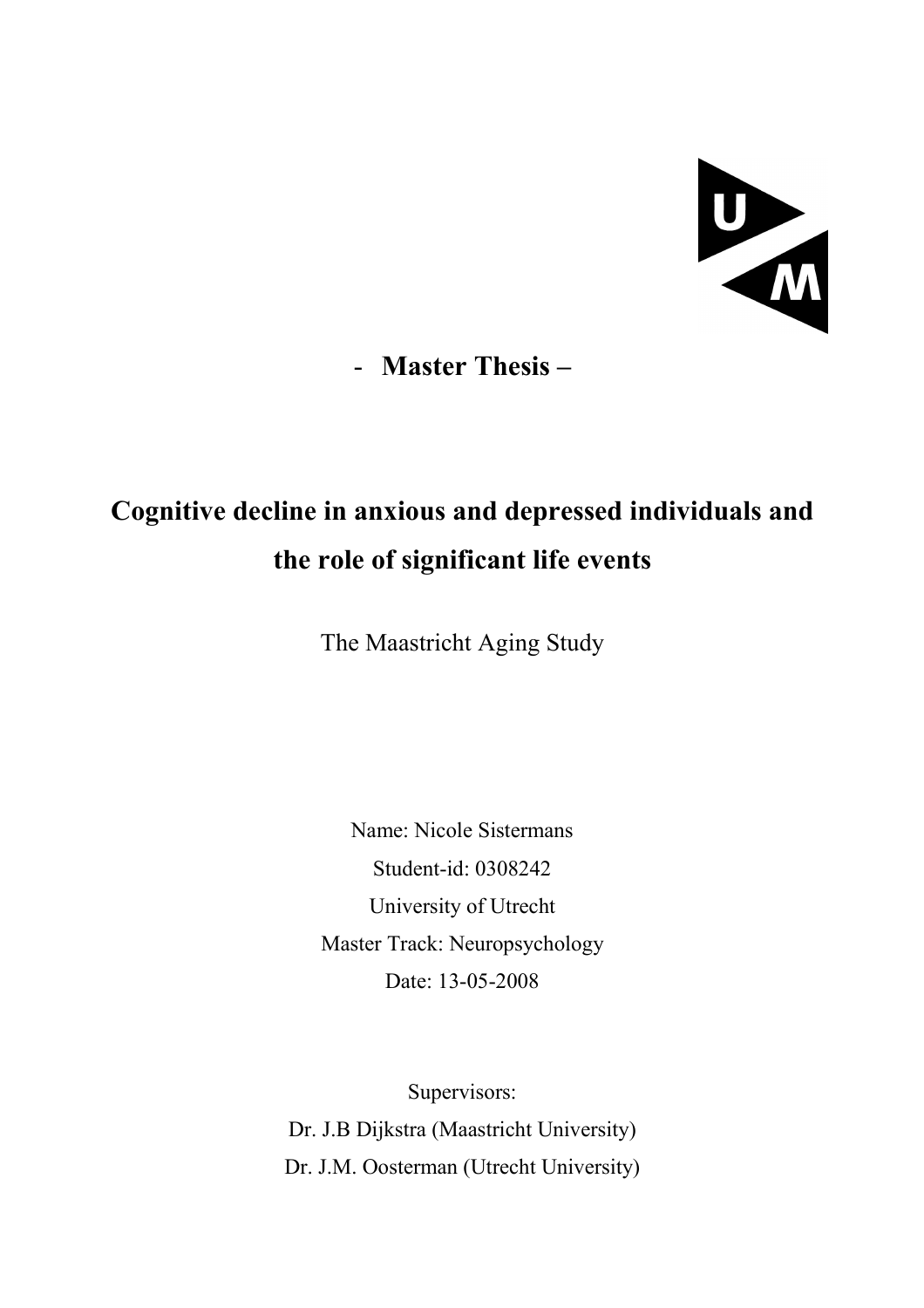# ABSTRACT

Background The extent to which cognitive abilities decline over age depends on a lot of different factors and varies considerably between individuals. Among these factors are depression, anxiety and significant life events (SLE's) as possible predictors of individual differences in cognitive aging. Objective To investigate the effects of depression and anxiety on cognitive decline and to investigate the role of significant life events in depression, anxiety and cognitive decline. Methods 16 participants screened with a depressive disorder and 21 participants screened with an anxiety disorder have been selected from the MAAS Study and compared to matched control participants on compound scores of memory, simple speed and interference to examine possible differences in cognitive impairment (cross-sectional) and cognitive decline (longitudinal), and compared on amount and severity of experienced SLE's. Moreover, a second, experiment has been done with 522 participants from the MAAS study in which depressive and anxious symptoms were investigated as a predictor for cognitive impairment and decline. SLE's were investigated as a predictor for depression and anxiety and for cognitive impairment and cognitive decline as well. Results In the first experiment, participants with an anxiety or depressive disorder did not significantly differ from control subjects on measures of cognitive impairment, cognitive decline, or SLE's. In the second experiment, depressive and anxious symptoms had no significant effect on cognitive decline, but there was a significant effect of anxious symptoms on measures of speed and interference cross-sectionally. No effect was found for SLE's as a predictor for depression and anxiety, or for cognitive performance and decline. Conclusions Except from some partial support for an effect of anxious symptoms on speed and interference, both experiments failed to find an effect of anxiety and depression on future cognitive decline. Furthermore, this study provides no evidence for SLE's as a predictor for anxiety, depression or future cognitive decline.

Keywords: Depression - anxiety - cognitive decline - significant life events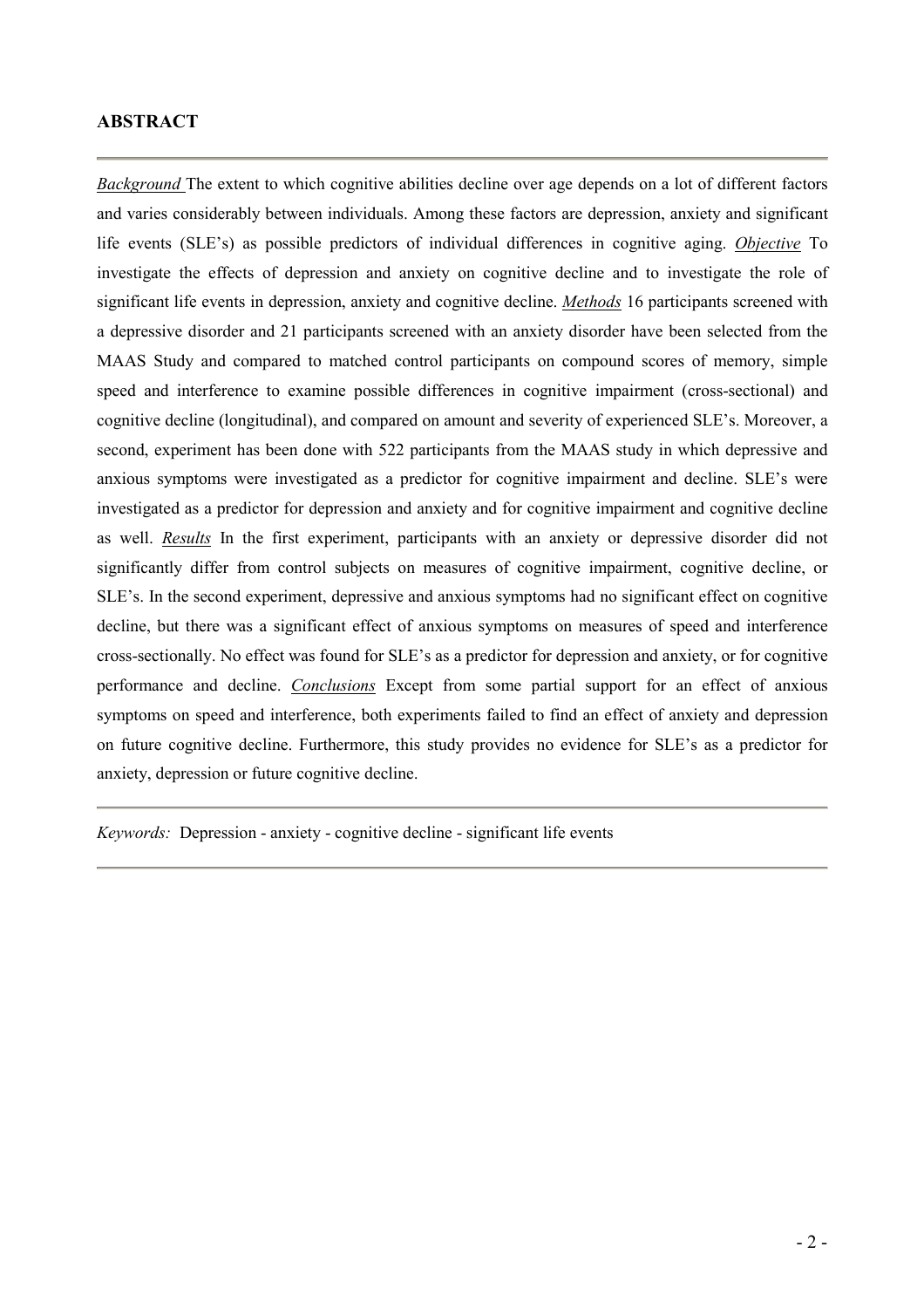# TABLE OF CONTENTS

| 2.3.1 Compound measures of memory, simple speed and interference 14                           |  |
|-----------------------------------------------------------------------------------------------|--|
|                                                                                               |  |
| 2.3.3 Total scores depressive and anxious symptoms SCL-90 16                                  |  |
|                                                                                               |  |
|                                                                                               |  |
|                                                                                               |  |
|                                                                                               |  |
|                                                                                               |  |
|                                                                                               |  |
|                                                                                               |  |
|                                                                                               |  |
|                                                                                               |  |
|                                                                                               |  |
|                                                                                               |  |
|                                                                                               |  |
|                                                                                               |  |
|                                                                                               |  |
|                                                                                               |  |
|                                                                                               |  |
| $References 33 33 34 35 36 37 38 39 30 30 31 32 33 34 35 36 37 38 39 30 30 30 31 32 33 34 35$ |  |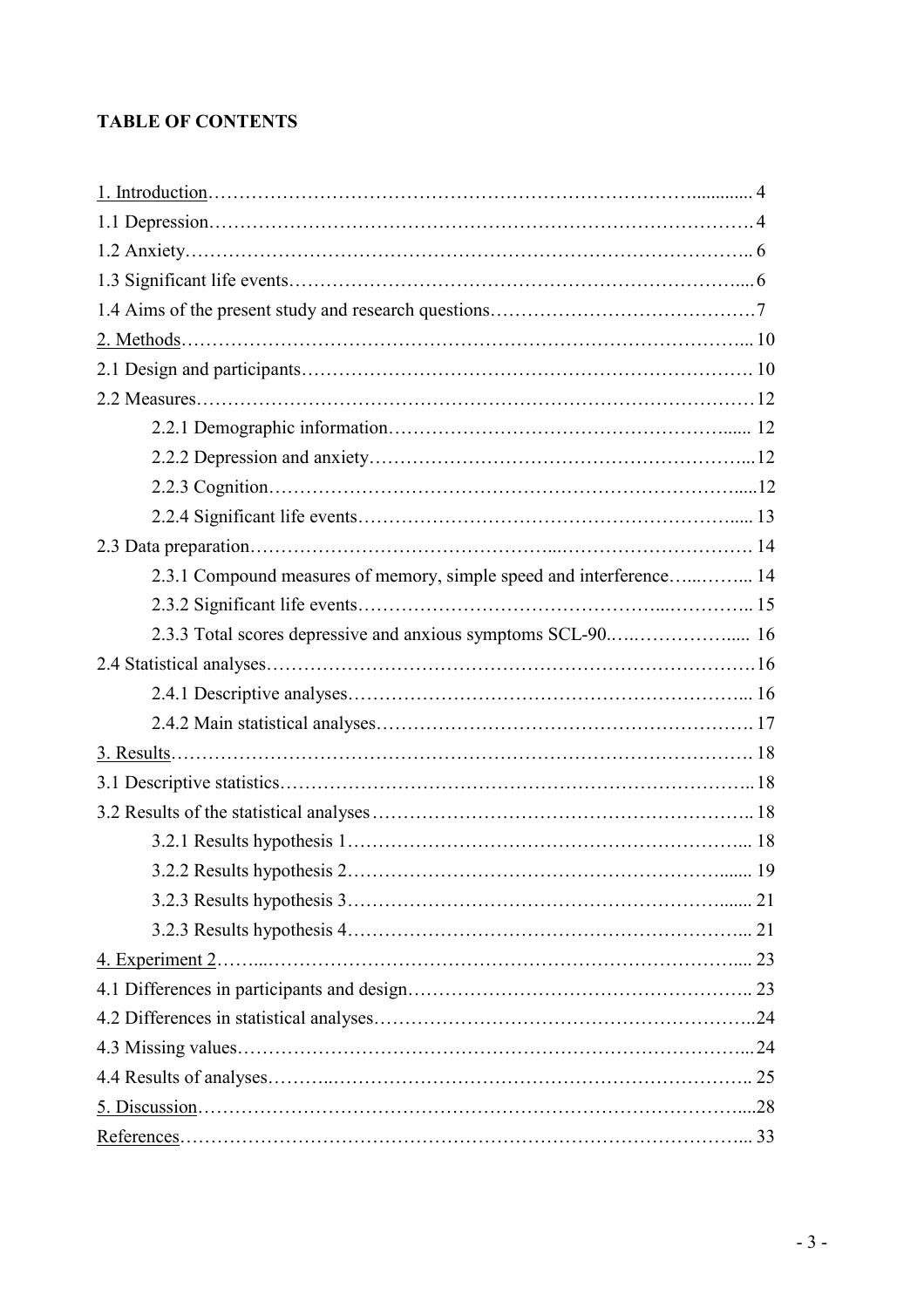# 1. INTRODUCTION

In recent research it is well established that during aging, not only physical abilities generally decline, but cognitive abilities as well. However, the extent to which these cognitive abilities decline over age varies considerably between individuals. Almost one in every four elderly people, for example, suffers from serious cognitive decline, which is a major risk factor for later development of dementia (Unverzagt et al., 2001). Since the number of elderly people will continue to grow steadily, cognitive decline leading to dementia is likely to become one of the most important medical conditions (Park, O'Connell & Thomson, 2004). It is therefore important to consider which factors can influence individual differences in normal cognitive aging, in order to increase our knowledge of the mechanisms by which cognitive decline occurs. In the literature, individual-difference factors such as life-style (e.g. social activity, exercise), genetics (e.g. the APOE-ε4 allele), health-related variables (e.g. vitamin B deficiency, thyroid disturbance, circulatory disease, diabetes) and personality traits (e.g. neuroticism) have been mentioned (Bäckman, 2004; Rosnick, Small, McEvoy, Borenstein and Mortimer, 2007; Wilson et al., 2006). Three other factors which are thought to influence cognitive decline, namely depression, anxiety and the experience of significant life events will be discussed in more detail below.

# 1.1 Depression

A factor that is thought to influence individual differences in normal cognitive aging is the presence of depressive symptoms. Recently there has been a growing awareness that mood disorders may be associated with a distinct pattern of cognitive impairment (Austin, Mitchell & Goodwin, 2001). For example, an inverse association between depression and cognitive function has been reported in clinical studies in both younger and elderly samples, with cognitive deficits found on tests of attention (Beats, 1996; King, Cox, Lyness & Caine, 1995; Purcell, Maruff, Kyrios & Pantelis 1997), memory functions (Boone et al., 1995; Elliott & Greene, 1992; King et al., 1995), psychomotor functions (Purcell et al., 1997) and executive functions (Boone et al., 1995, Stordal et al., 2004, Butters et al., 2004).

Recently, Chodosh, Kado, Seeman and Karlamangla (2007) have investigated the hypothesis that depression may even lead to a faster rate of cognitive decline. They investigated the association between depressive symptoms and longitudinal cognitive changes in older adults who were high-functioning at baseline and found that a higher number of baseline depressive symptoms were strongly associated with greater seven-year decline in cognitive performance. They therefore concluded that depressive symptoms independently predict cognitive decline in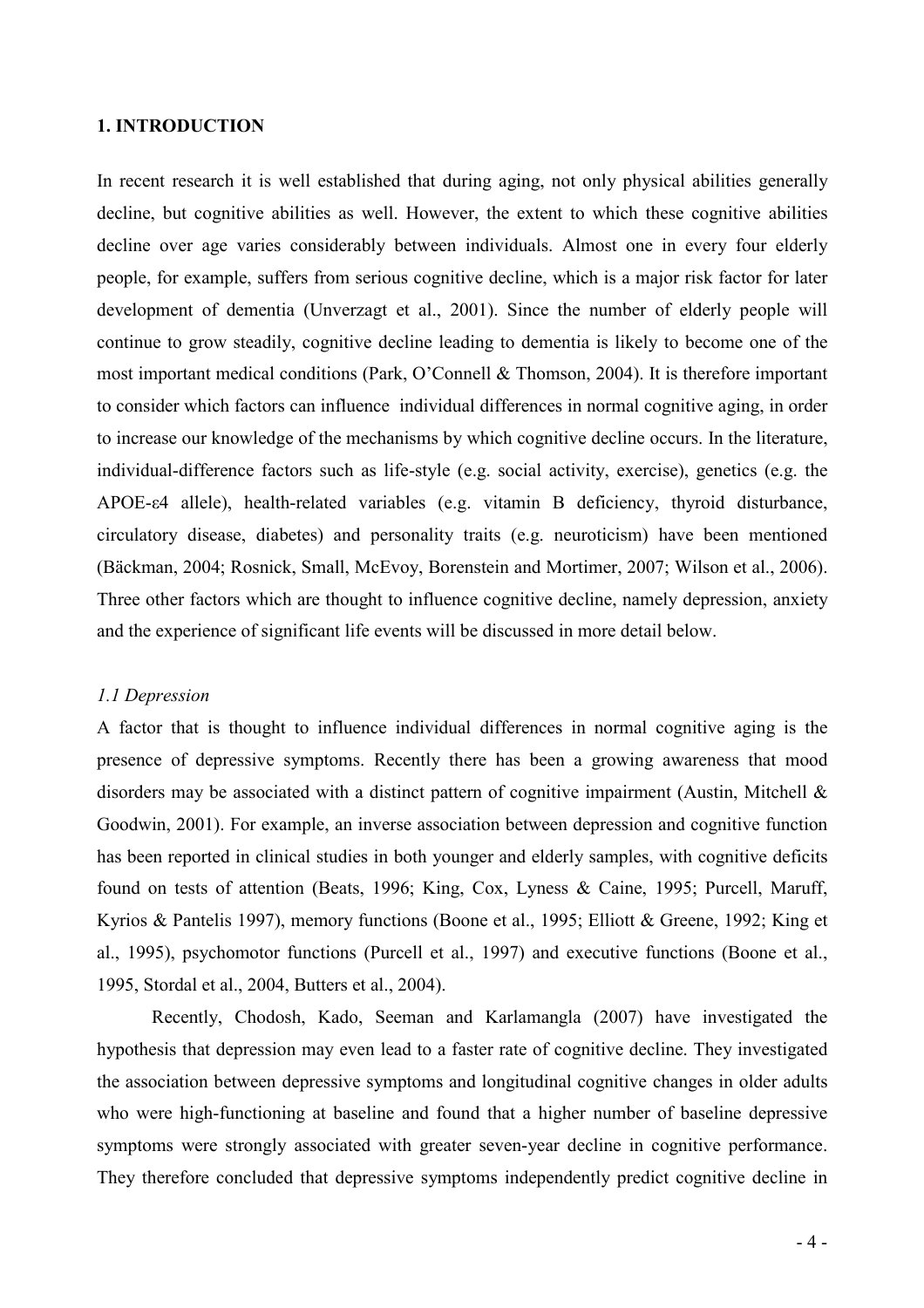previously high-functioning older persons. Sachs-Ericsson, Joiner, Plant and Blazer (2005), in a longitudinal study of community-dwelling elderly persons, found that depressive symptoms were associated with subsequent cognitive decline, even after controlling for baseline cognitive status and demographic and physical functioning variables. This was also found by Chi en Chou (2000) in a study with Hong Kong Chinese older adults.

In order to study the relationship between depression and dementia, Geerling et al. (2000) investigated whether depressed elderly individuals with normal baseline cognition were at increased risk of cognitive decline and Alzheimer's disease. They found that depression increased the risk of Alzheimer's disease and cognitive decline, but only among people with higher levels of education.

In his review, Jorm (2000) stated that depression could be a serious risk factor for dementia and cognitive decline, and offers a few hypotheses. One hypothesis is that depression could be a possible prodrome of dementia, which is supported by studies of patients who are initially diagnosed with a depression and progress to dementia. A possible biological explanation is that depression as a prodrome of dementia could arise from subcortical cerebrovascular disease. A second hypothesis is that depression is an early reaction to cognitive decline, which may occur if people in the earliest stage of dementia have an awareness of their declining cognitive abilities. According to this hypothesis, although it would seem that depression precedes the diagnosis of dementia, it would actually follow early cognitive decline. A third possibility is explained by the threshold hypothesis. Diagnosis of dementia occurs when a threshold is reached where it begins to significantly impair daily life. Depression involves cognitive deficits which may cumulate with those in early dementia, leading to an earlier stage of reaching the threshold. The final possibility is that depression could play a causal role in dementia and is explained by the 'glucocorticoid cascade' hypothesis of Sapolsky (as cited by Jorm, 2000). This hypothesis states that stressors trigger a release of adrenocorticotropic hormone by the pituitary gland which in turn triggers secretion of glucocorticoids from the adrenal glands. The role of the glucocorticoid receptors in the hippocampus is to inhibit further glucocorticoid secretion. Although short term secretion of glucocorticoids is useful, prolonged secretion can have harmful consequences by damaging the hippocampus leading to impairment of feedback inhibition and hippocampal damage. It is indeed found that depression often involves disregulation of the hypothalamic-pituitary-adrenal (HPA) axis and that the hippocampus is atrophied in individuals with Alzheimer's disease.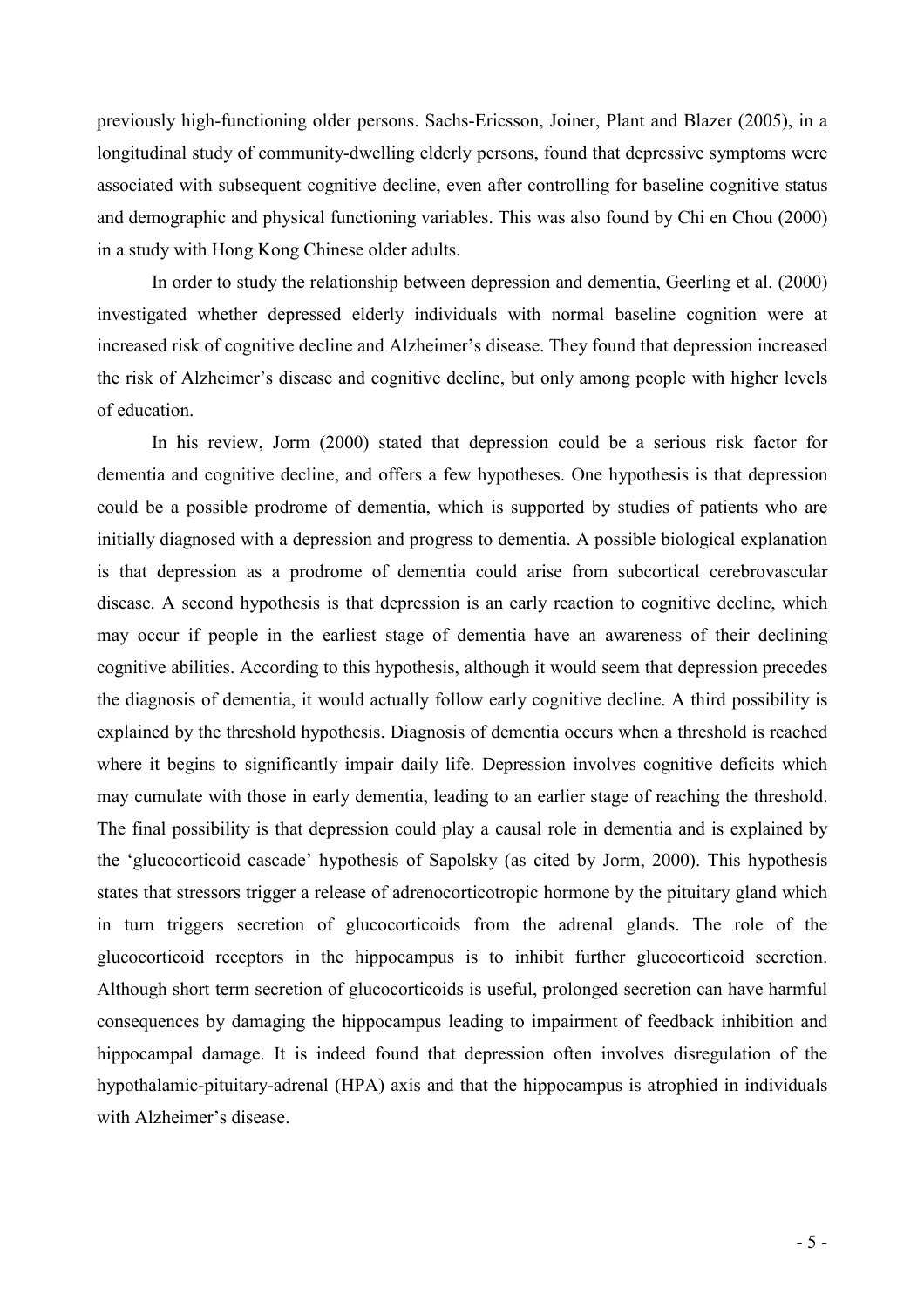## 1.2 Anxiety

Because most epidemiologic studies regarding cognitive deficits have concentrated on depression, less is known about the effects of anxiety on cognitive deficits, and results are mixed. Mantella et al. (2007) studied cognitive functioning in elderly patients with generalized anxiety disorder (GAD), as compared to normal comparison subjects and patients with major depression. They found that, compared to healthy controls, anxious subjects were impaired on measures of short-term and delayed memory. The anxious subjects did not differ significantly from depressed subjects in any measure of cognitive function.

Airaksinen, Larsson and Forsell (2005) examined whether persons diagnosed with an anxiety disorder show neuropsychological impairments relative to healthy controls. They found that anxiety disorders are associated with episodic memory dysfunction in both free and cued recall, but intact verbal fluency and psychomotor speed. In addition, separate analysis indicated that panic disorder and obsessive-compulsive disorder were related to impairments in executive functioning. Persons suffering from a specific phobia and generalized anxiety disorder however, showed no cognitive dysfunction.

In a longitudinal study, Sinoff and Werner (2003) investigated the hypothesis that anxiety in the elderly, secondary to loss of memory, predicts future cognitive decline. The assumption was that a person often becomes anxious as a reaction to memory loss. The participants were 137 elderly subjects with no depression or cognitive impairment. They were then divided into two groups: 61 participants suffering from anxiety and 76 participants in the control group. Results indicated that complaints of memory loss had no direct effect on development of depression or cognitive decline, but anxiety was found to have an indirect effect via depression and a strong direct effect as well on development of cognitive decline. Biringer et al. (2005) however, examined the effects of depressive disorder alone, anxiety disorder alone, or co-morbid depression/anxiety disorder on cognitive functioning. Although they did find an effect of having a co-morbid depression/anxiety disorder or pure depressive disorder on all 3 tasks, no effect was seen for pure anxiety. They therefore stated that the apparent inverse association between anxiety and cognitive function is confounded by depression and that there is no independent effect of anxiety upon cognitive function beyond that of depression.

#### 1.3 Significant Life Events

A third factor that may influence the rate of cognitive decline in normal aging individuals is the presence of one or more experienced (negative) significant life events. Rosnick, Small, McEvoy, Borenstein and Mortimer (2007) examined negative life events in relation to cognitive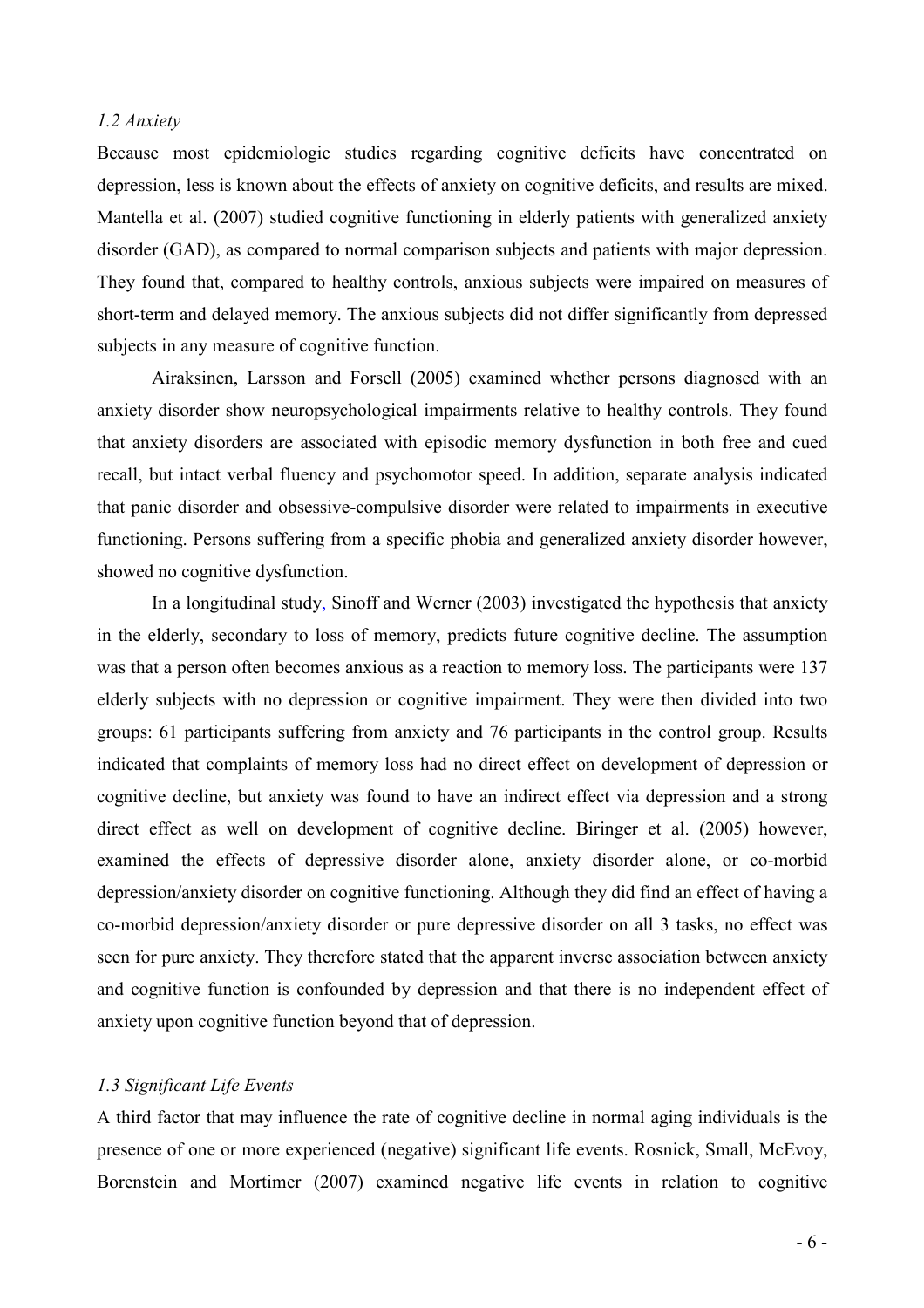performance in the elderly. They stated that life events could have both a positive and a negative effect on cognitive performance, depending on the length of time that the stressor is endured. Although their research was unable to find an association between the total frequency and severity measures of negative life events and cognitive performance, multiple individual negative life events were associated with cognitive performance. Other evidence for an influence of significant life events on cognitive decline was found in an animal study by Brunson et al. (2005), who found that two forms of memory involving the hippocampus were severely but selectively impaired in middle-aged adult rats exposed to fragmented maternal care during the early postnatal period. The authors stated that a period of early-life psychological stress can lead to delayed, progressive impairments of synaptic and behavioural measures of hippocampal function, which could have potential implications to the basis of age-related cognitive disorders in humans. Unfortunately, still little longitudinal research exists concerning significant life events as a causal factor of cognitive decline.

# 1.4 Aims of the present study and research questions

So far, three factors have been mentioned that could influence the rate of cognitive decline in normal aging: depression, anxiety and significant life events. As described above, depression and anxiety are often thought to cause cognitive decline. However, often depression and anxiety cooccur, which makes it difficult to determine whether having a depression or having an anxiety disorder can independently predict cognitive decline. The present study will therefore examine to what extent anxiety and depression can independently influence cognitive decline, by examining individuals with a depression but without an anxiety disorder, and individuals with an anxiety disorder but without a depression.

The influence of significant life events on cognitive decline will be investigated indirectly, by examining differences in experienced significant life events between individuals with a depressive or anxiety disorder and people without a depressive or anxiety disorder. Several studies have stated that a depression and/or anxiety disorder can be a consequence of the experience of significant life events (e.g. Brilman & Ormel, 2001; De Beurs et al., 2001; Gillespie, Whitfield, Williams, Heath & Martin, 2005; Patton, Coffey, Posterino, Carlin & Bowes, 2003; Waite, Bebbington, Skelton-Robinson & Orrell, 2004; Yaffe et al., 1999). The onset of anxiety disorders and depression appears to be differentially related with life stress of 'threat' and 'loss' respectively (Sandin, Chorot, Santed & Valiente, 2004).

I propose that individuals with an anxiety or depressive disorder (compared to individuals without an anxiety or depressive disorder) experience a greater number of significant life events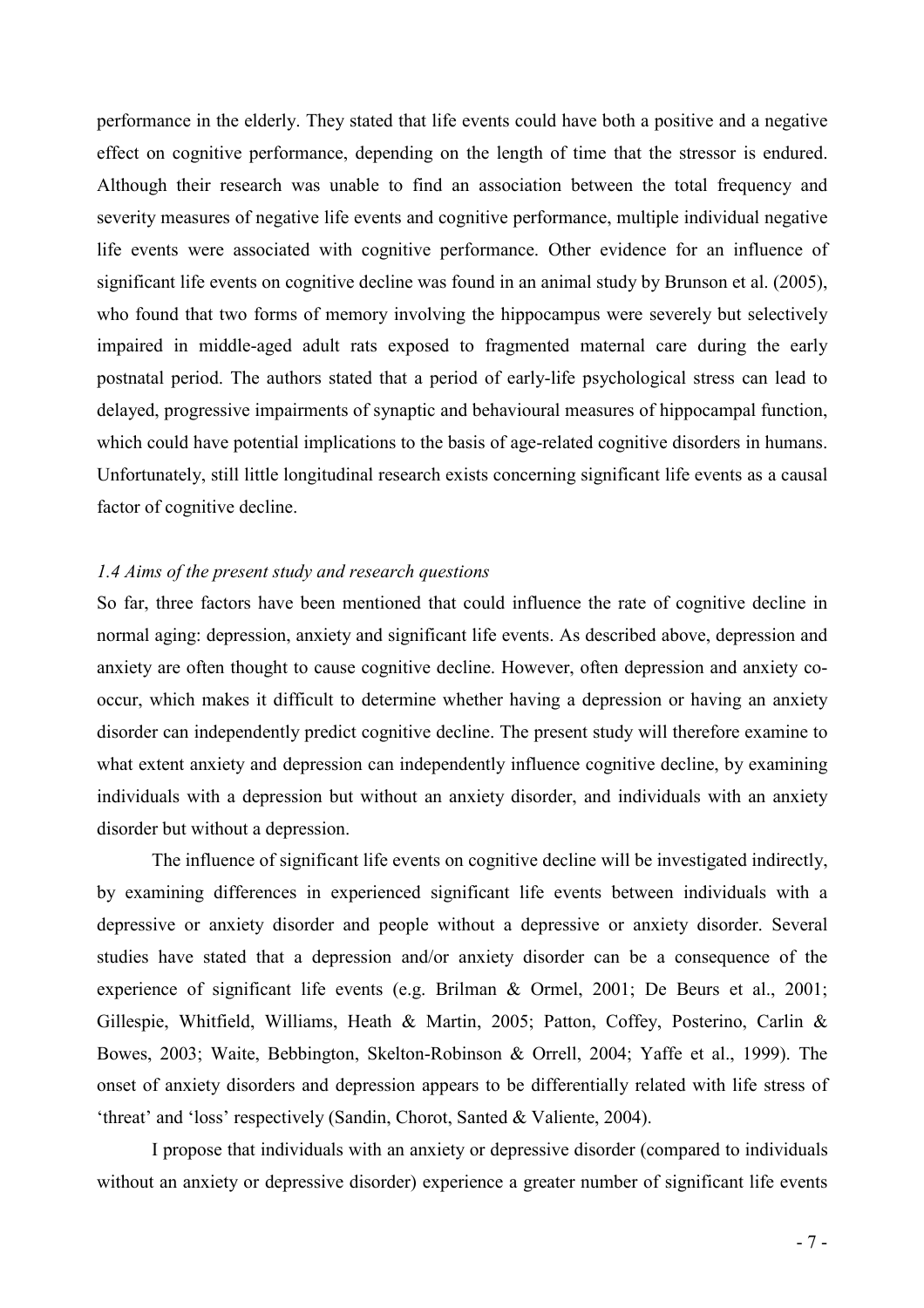as well as more severe significant life events and that these individuals experience a faster rate of cognitive decline. Therefore, data of individuals who participated in a longitudinal populationbased study will be investigated over a period of 12 years. The data of these participants on the first measurement and on the measurement 12 years later will be compared to investigate the following research questions:

# Research Question 1:

Do people who suffer from an anxiety or depressive disorder perform worse on cognitive tasks at the 12-year follow-up measurement compared to people without an anxiety or depressive disorder (cross-sectional)?

- Hypothesis 1.1: People who suffer from an anxiety disorder perform worse on cognitive tasks at the 12-year follow-up measurement compared to people without an anxiety disorder.
- Hypothesis 1.2: People who suffer from a depressive disorder perform worse on cognitive tasks at the 12-year follow-up measurement compared to people without a depressive disorder.

# Research Question 2:

Do people who suffer from an anxiety or depressive disorder show a faster rate of cognitive decline over a period of 12 years (as measured at baseline and at a 12-year follow-up) compared to people without an anxiety or depressive disorder (longitudinal)?

- Hypothesis 2.1: People who suffer from an anxiety disorder show a faster rate of cognitive decline compared to people without an anxiety disorder.
- Hypothesis 2.2: People who suffer from a depressive disorder show a faster rate of cognitive decline compared to people without a depressive disorder.

# Research Question 3:

Do people who suffer from an anxiety or depressive disorder experience a greater number of significant life events as well as more severe significant life events compared to people without an anxiety or depressive disorder?

- Hypothesis 3.1: People who suffer from an anxiety disorder have experienced a greater number of significant life events as well as more severe significant life events compared to people without an anxiety disorder.
	- o Sub-hypothesis 3.1.a: People who suffer from an anxiety disorder have experienced a greater number of significant life events compared to people without an anxiety disorder.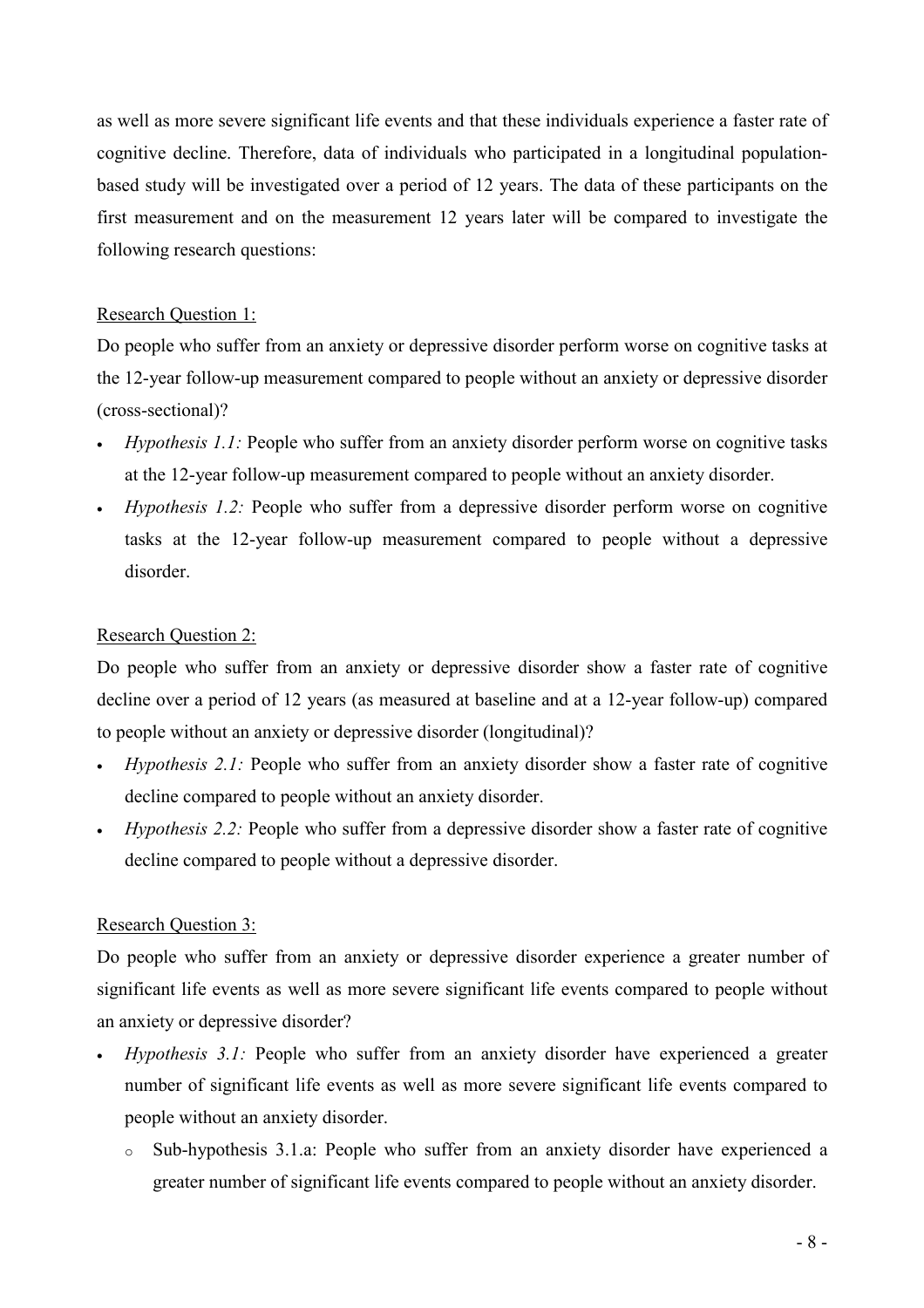- o Sub-hypothesis 3.1.b: People who suffer from an anxiety disorder have experienced more severe significant life events compared to people without an anxiety disorder.
- o Sub-hypothesis 3.1.c: People who suffer from an anxiety disorder score higher on the combination of number and severity of significant life events compared to people without an anxiety disorder.
- Hypothesis 3.2: People who suffer from a depressive disorder have experienced a greater number of significant life events as well as more severe significant life events compared to people without a depressive disorder.
	- Sub-hypothesis 3.2.a: People who suffer from a depressive disorder have experienced a greater number of significant life events compared to people without a depressive disorder.
	- o Sub-hypothesis 3.2.b: People who suffer from a depressive disorder have experienced more severe significant life events compared to people without a depressive disorder.
	- o Sub-hypothesis 3.2.c: People who suffer from a depressive disorder score higher on the combination of number and severity of significant life events compared to people without a depressive disorder.

Of further interest is whether people who suffer from a depressive or anxiety disorder will also show more anxious or depressive symptoms on the SCL-90, not only at the time of diagnosis itself, but also 12 years earlier, which leads to the final research question:

# Research Question 4:

Do people who suffer from an anxiety or depressive disorder at the 12-year follow-up show a higher score on the subscales of the SCL-90 in question compared to people without an anxiety or depressive disorder?

- Hypothesis 4.1: People who suffer from an anxiety disorder at the 12-year follow-up score higher on the anxiety scale of the SCL-90 at both baseline and follow-up measurement compared to people without an anxiety disorder.
- Hypothesis 4.2: People who suffer from a depressive disorder at the 12-year follow-up score higher on the depression scale of the SCL-90 at both baseline and follow-up measurement compared to people without a depressive disorder.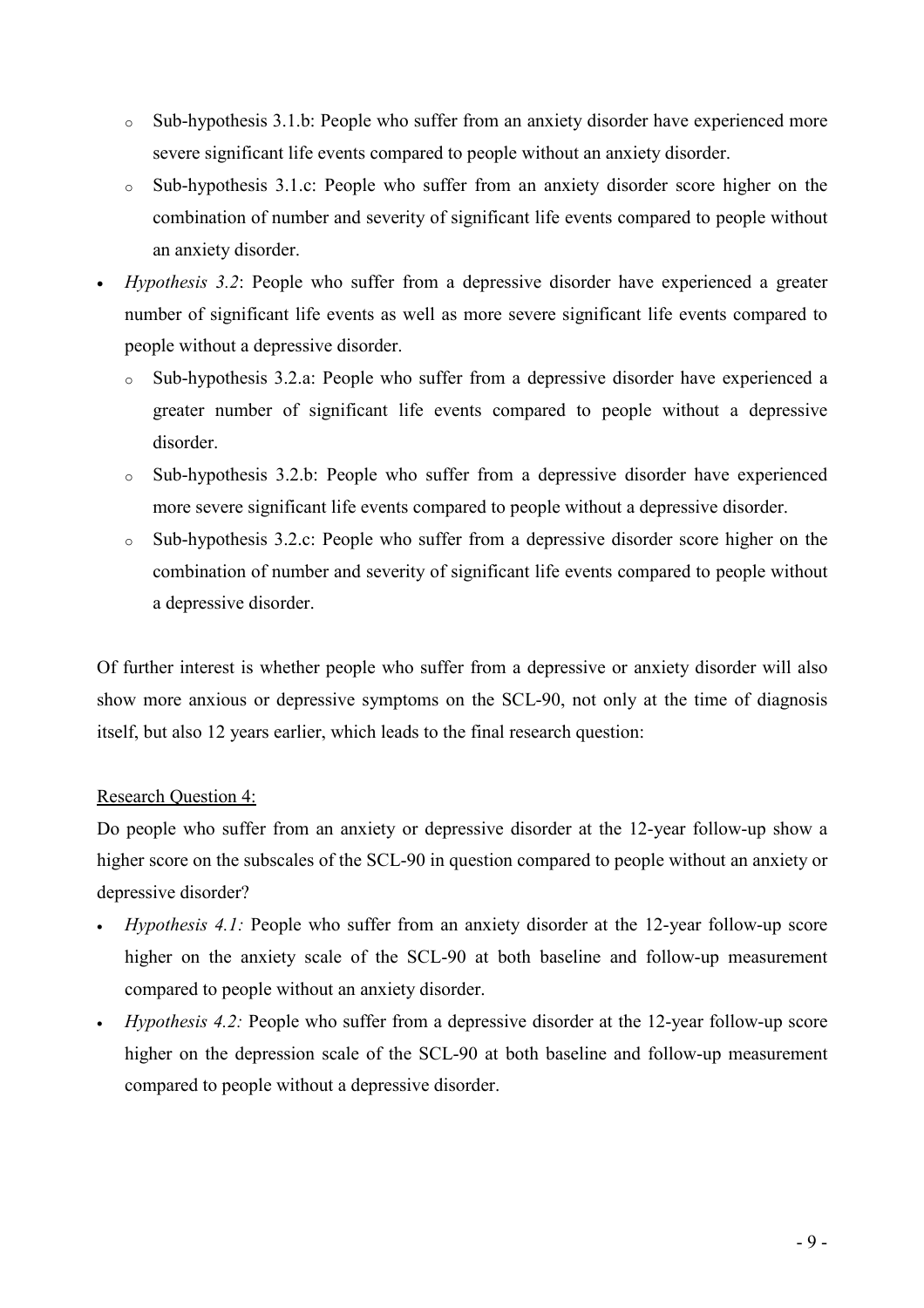# 2. METHODS

#### 2.1 Design and participants

To answer the research questions mentioned above, data of participants of the Maastricht Aging Study (MAAS) have been used in this study. The aim of the MAAS Study is to identify determinants of both successful and pathological cognitive aging (Jolles, Houx, van Boxtel & Ponds, 1995). The 1823 participants in the MAAS programme were selected from the registration network of family practices in the province of Limburg, with age ranging from 24 to 81 years old, and were without medical conditions that could interfere with normal cognitive function. People with chronic neurological pathology, mental retardation, or chronic psychotropic drug use were excluded.

This study started in 1992 and constituted the basis for a longitudinal project in which subjects are re-tested at 6 years intervals (with the exception of participants aged older than 53, who were tested at a 3-year follow-up moment as well). So far, testing scores of the participants are available at baseline (in the MAAS study referred to as F0), at the 6-year follow-up (referred to as F2), and at the 12-year follow-up (referred to as F4). The MAAS Study consists of four separate cross-sectional panel studies, A1 to A4, each involving nearly 500 subjects at baseline. These studies share the same methodology with respect to sample frame, subject inclusion and stratification criteria, and basis measurement protocol. Each subject panel is stratified for age, sex, and an equivalent of general ability (level of occupational achievement).

Of the 1823 participants in the MAAS programme, only participants in the A1 and A2 panel were included for the present study, a total of 944 participants. However, after 12 years a total of 366 participants were lost to follow-up due to death ( $N = 138$ ), refusal ( $N = 138$ ), moving to a new home ( $N = 43$ ), medical reasons ( $N = 22$ ), diagnosis of Alzheimer or (vascular) dementia ( $N = 19$ ), incomplete or unreliable test results ( $N = 2$ ), or other reasons ( $N = 4$ ), which means that a total of 578 participants have been re-tested at the 12 year follow-up.

To examine whether having a depressive or anxiety disorder leads to a faster rate of cognitive decline, these participants were assessed for the presence of DSM-IV major and minor depressive disorders and generalized anxiety disorders at the 12-year follow-up, using the Mini International Neuropsychiatric Interview (MINI). A total of 37 participants from the MAAS study have been selected, who either screened positively for a minor or major depressive disorder  $(N = 16)$ , or a generalized anxiety disorder  $(N = 21)$ . Participants with both an anxiety and depressive disorder ( $N = 6$ ) have been excluded, since the aim of this study was to examine anxiety and depression as independent predictors. Furthermore, a same number of matched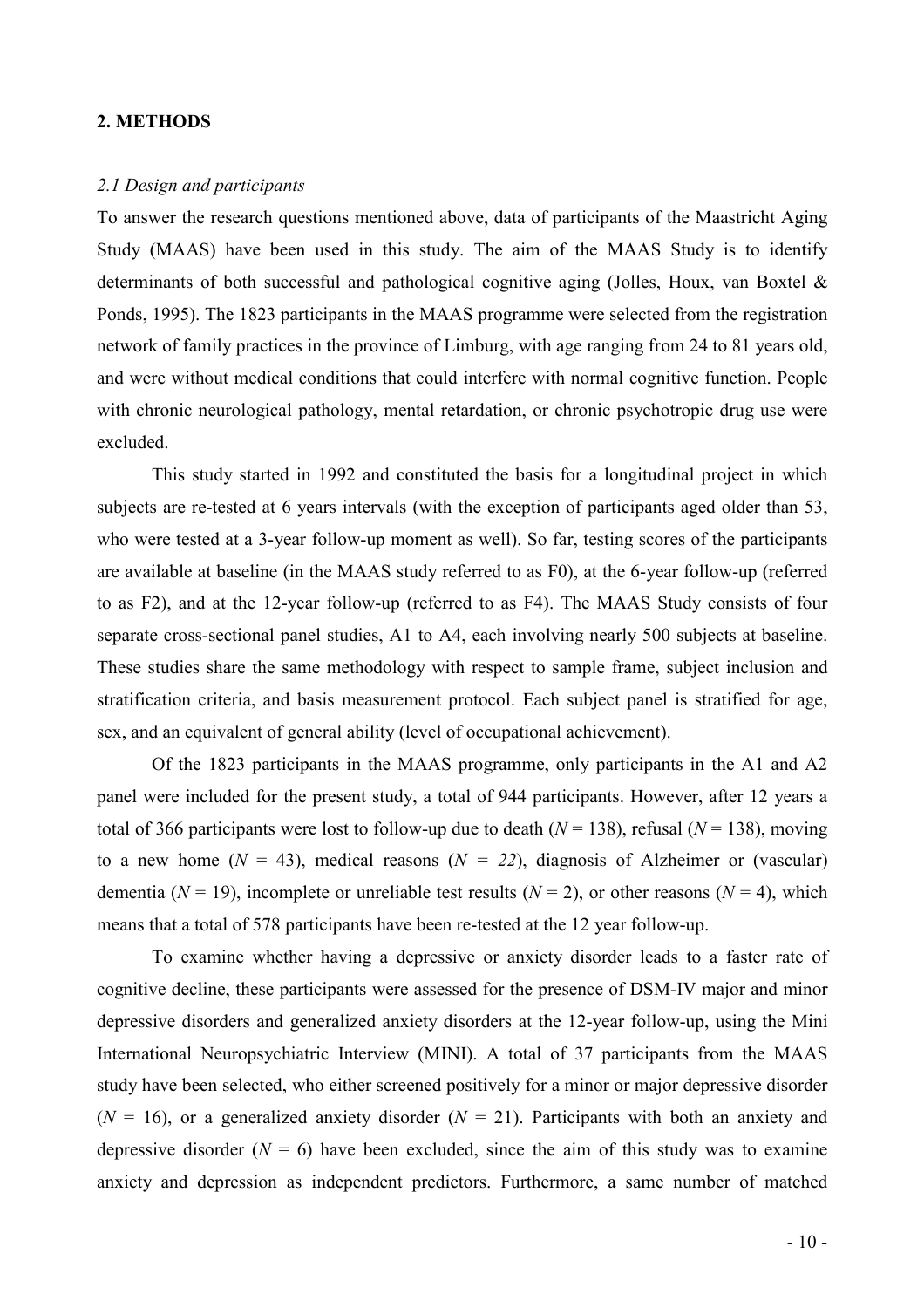controls were included who were matched on sex, age, and education, and compared to the participants with an anxiety or depressive disorder on cognitive measures of memory, simple speed and interference. These control variables were selected because they are thought to influence cognition, with a higher age, a lower education level and being female as predictors of a faster rate of cognitive decline (Letenneur, Gilleron, Commenges, Helmer, Orgogozo & Dartigues, 1999; Vincze et al., 2007).

Thus, the present study consists of 32 participants in the depression group (16 depressive participants and 16 matched controls) and 42 participants in the anxiety group (21 anxious participants and 21 matched controls).

In the anxiety group, age at baseline ranged from 24 to 59, with a mean age of 39.29 years (SD= 9.87) for the anxious participants and a mean age of 39.38 (SD= 9.85) for the control participants. In the depression group, age at baseline ranged from 25 to 71, with a mean age of 46.56 years (SD= 12.61) for the depressive participants and 46.63 (SD= 12.46) for the control participants. Further basic descriptive data are provided in table 1.

#### Table 1

Descriptive data of the depression and anxiety group

| <b>Descriptive Statistics</b>     | Depression group |                  |                  |                  |                  |                  | Anxiety group    |                  |  |
|-----------------------------------|------------------|------------------|------------------|------------------|------------------|------------------|------------------|------------------|--|
|                                   | Depression       |                  |                  | Controls         |                  | Anxiety          |                  | Controls         |  |
|                                   | $\mathbf N$      | $\frac{0}{0}$    | $\mathbf N$      | $\frac{0}{0}$    | $\mathbf N$      | $\frac{0}{0}$    | $\mathbf N$      | $\frac{0}{0}$    |  |
| 1. Sex                            |                  |                  |                  |                  |                  |                  |                  |                  |  |
| Female                            | 10               | 62.5             | 10               | 62.5             | 13               | 61.91            | 13               | 61.9             |  |
| Male                              | 6                | 37.5             | 6                | 37.5             | 8                | 38.09            | 8                | 38.1             |  |
| 2. Marital Status                 |                  |                  |                  |                  |                  |                  |                  |                  |  |
| Single                            | $\overline{2}$   | 12.5             | $\mathbf{1}$     | 6.25             | $\overline{2}$   | 9.52             | $\mathbf{1}$     | 4.76             |  |
| Married/living together           | 13               | 81.25            | 14               | 87.5             | 19               | 90.48            | 17               | 80,95            |  |
| Divorced                          | 1                | 6.25             | 1                | 6.25             | $\boldsymbol{0}$ | $\boldsymbol{0}$ | $\overline{2}$   | 9.52             |  |
| Widow/widower                     | $\boldsymbol{0}$ | $\boldsymbol{0}$ | $\boldsymbol{0}$ | $\boldsymbol{0}$ | $\boldsymbol{0}$ | $\boldsymbol{0}$ | $\mathbf{1}$     | 4.76             |  |
| 3. Education                      |                  |                  |                  |                  |                  |                  |                  |                  |  |
| Elementary education              | $\overline{2}$   | 12.5             | $\mathbf{1}$     | 6.25             | $\boldsymbol{0}$ | $\boldsymbol{0}$ | $\boldsymbol{0}$ | $\theta$         |  |
| Lower vocational education        | 7                | 43.75            | $\tau$           | 43.75            | 5                | 23.81            | 5                | 23.81            |  |
| Intermediate secondary education  | $\mathbf{1}$     | 6.25             | $\overline{2}$   | 12.5             | 3                | 14.29            | 3                | 14.29            |  |
| Intermediate vocational education | $\overline{4}$   | 25               | $\overline{4}$   | 25               | 6                | 28.57            | 7                | 38.33            |  |
| Higher secondary education        | 1                | 6.25             | $\boldsymbol{0}$ | $\boldsymbol{0}$ | $\overline{2}$   | 9.52             | $\boldsymbol{0}$ | $\boldsymbol{0}$ |  |
| Higher vocational education       | 1                | 6.25             | $\overline{2}$   | 12.5             | $\overline{4}$   | 19.05            | 5                | 23.81            |  |
| University education              | $\mathbf{0}$     | $\mathbf{0}$     | $\boldsymbol{0}$ | $\mathbf{0}$     | $\boldsymbol{0}$ | $\boldsymbol{0}$ | $\boldsymbol{0}$ | $\theta$         |  |
| Scientific education              | $\mathbf{0}$     | $\boldsymbol{0}$ | $\boldsymbol{0}$ | $\boldsymbol{0}$ | 1                | 4.76             | 1                | 4.76             |  |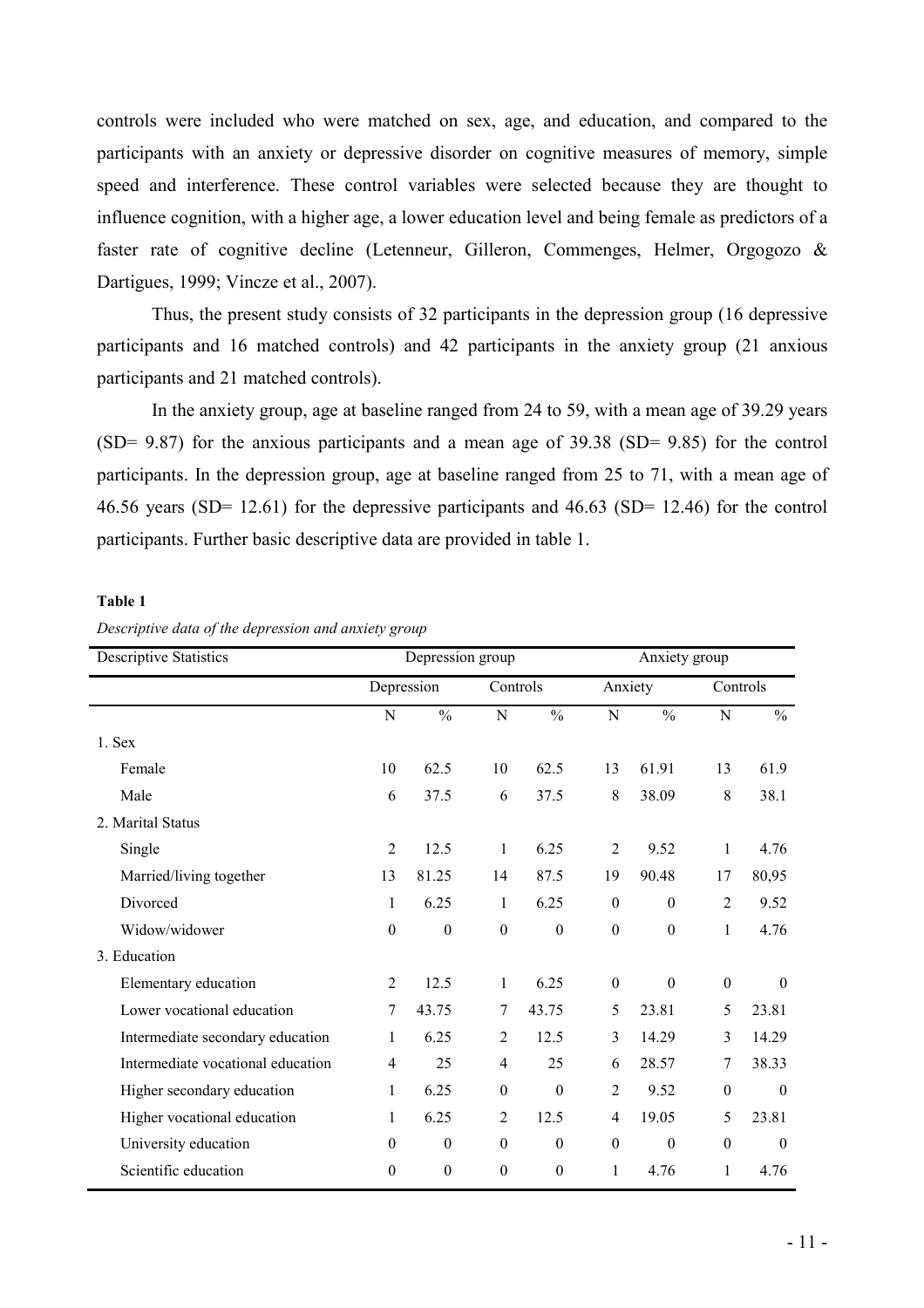A small proportion of the participants who were tested at baseline did not participate in retesting at the 6-year follow-up, but participated in re-testing again at the 12-year follow-up, which means that for these participants, only scores of baseline (F0) and the 12-year follow-up (F4) are available. Because the group sizes are small and excluding these participants would lead to even smaller groups, it was decided only to use testing scores of the baseline measurement (F0) and the 12-year follow-up measurement (F4) in order to be able to analyse all participants.

# 2.2. Measures

# 2.2.1 Demographic information

By using matched controls for the participants with an anxiety or depressive disorder, the demographic variables of age, sex and education have been controlled for. Hence, no statistical differences exist between the anxious/depressed participants versus the controls on these variables.

# 2.2.2 Depression and anxiety

The Mini International Neuropsychiatric Interview (M.I.N.I.): The M.I.N.I. (Sheehan et al., 1998) is a short diagnostic structured interview designed to generate positive diagnosis for the main Diagnostic and Statistical Manual (DSM) Axis 1 disorders and to explore the symptoms of criterion A for Schizophrenia. Total scores on the subscales for generalized anxiety and depressive disorder of the M.I.N.I. (only measured on the 12-year follow-up) have been used to assess which participants met criteria for a generalized anxiety or depressive disorder.

Symptom Check List-90 (SCL-90): The SCL-90 (Derogatis, 1983) is a self-report questionnaire in which respondents are asked to report on a 5-point Likert scale ranging from 0 (not al all) to 4 (extremely) the extent to which they have experienced various psychological symptoms within the past 7 days. The total scores on the depression and anxiety scale of the SCL-90 have been used in the present study.

# 2.2.3 Cognition

The Verbal Learning Test (VLT): The VLT (Van der Elst et al., 2005; Deelman et al., 1980), an adapted version of a test originally devised by Rey (1964) has been used as a measurement of memory. The test consisted of 15 words which were presented to the participants on 5 trials. The participants were told to memorize as many words as possible. For each trial, after the words had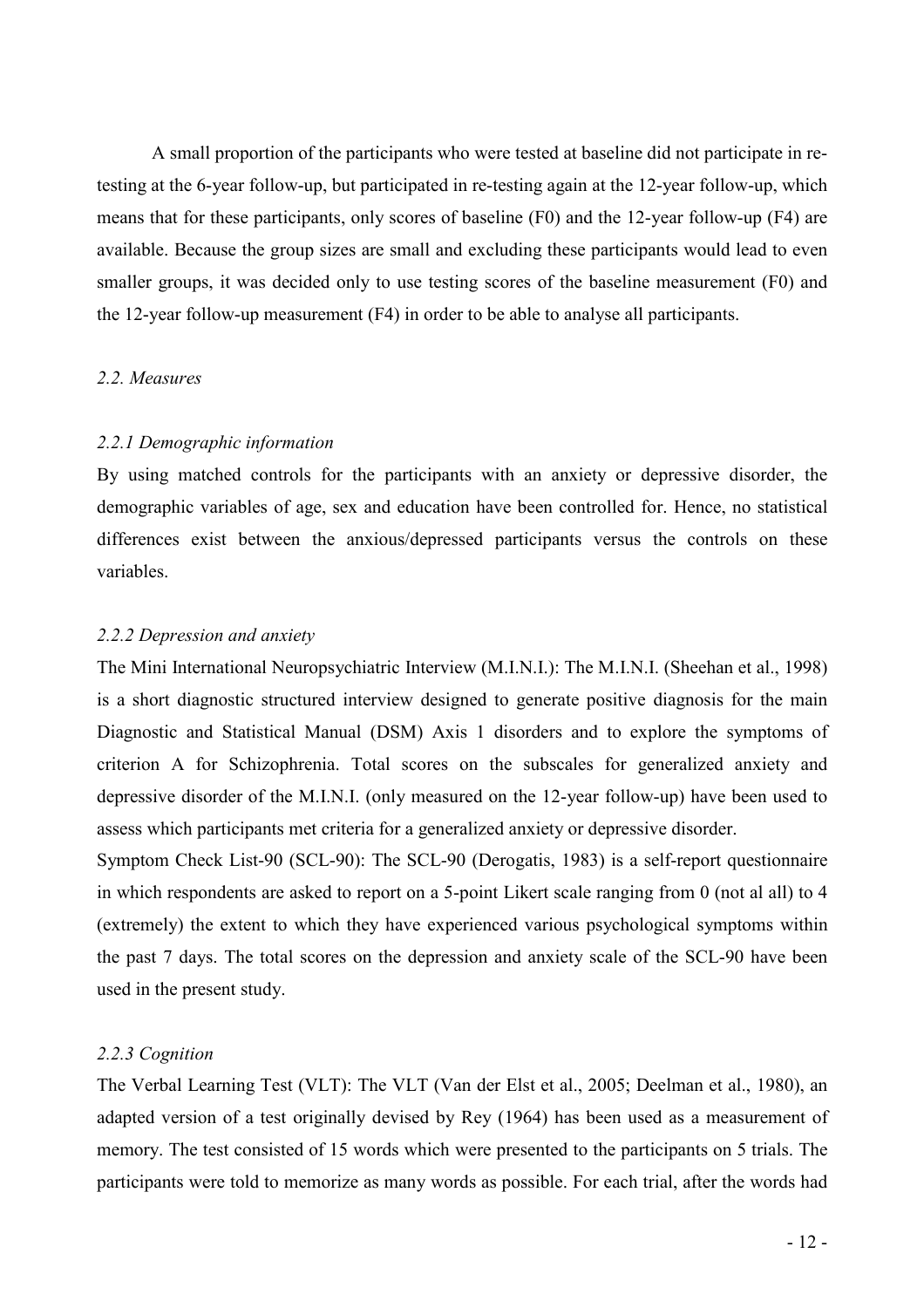been presented, immediate recall was tested by asking the participants to recall as many words as possible. After 20 minutes delayed recall was tested by asking the participants to recall all words previously learned.

The Stroop Colour-Word Test (SCWT): The SCWT (Houx, Jolles & Vreeling, 1993; MacLeod, 1991; Van der Elst et al., 2006b) consists of three different stimuli cards, each involving 100 stimuli. The first card contained colour names which the subjects had to read out loud. The second card contained coloured patches that the subjects had to name. The third card contained names of colours printed in an incongruously coloured ink (e.g. the word red was printed in blue ink) and subjects had to name the colour of the ink used. The test has been used to measure simple speed by measuring the time needed for the first two tasks, and to measure interference by comparing the time needed for the first two tasks with the last task (see 2.3 data preparation).

The Concept Shifting Test (CST): The CST (Van der Elst et al., 2006a; Vink & Jolles, 1985) is divided into three different test conditions and a control condition, with 16 small circles grouped in a larger circle. Depending on the condition, these small circles contain digits, letters, both digits and letters, or are empty. The participants had to cross out as quickly as possible the digits in numerical order (condition A), the letters in alphabetical order (condition B), and the letters and digits in alternating order (condition C). In the control condition (condition Zero), the participants had to cross out the empty circles as fast as possible in a clockwise fashion, in order to obtain an estimate of their motor speed. The test has been used to measure simple speed (condition A and B) and interference (see 2.3 data preparation).

# 2.2.4 Significant life events

In order to measure the significant life events (SLE's) experienced, the participants were asked if they had experienced one or more of the significant life events mentioned below in the last year:

- 
- 2. Moving to a new home 10. Retirement
- 3. Serious accident 11. Abortion
- 
- 
- 
- 7. Seriously ill loved one 15. Birth of a child
- 8. Start of a new job/study 16. Other
- 1. Divorce 9. Marriage/living together
	-
	-
- 4. Being fired 12. Child leaving elderly home
- 5. Death of a loved one 13. Victim of criminal activity
- 6. Serious illness 14. Big financial disappointment
	-
	-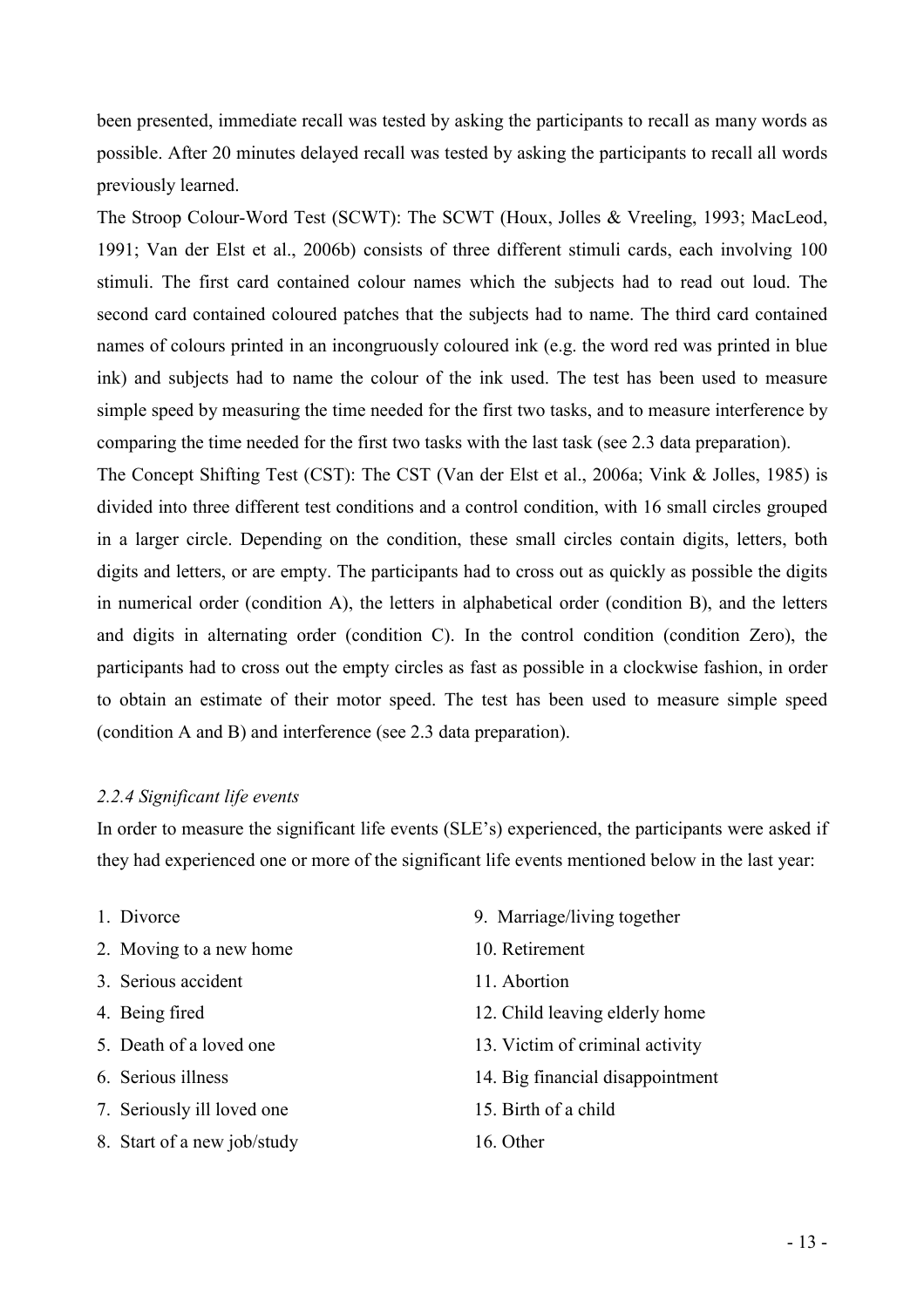The participants could indicate which significant life event(s) they had experienced, with multiple answers allowed, which means that not only the type of SLE's experienced could be explored, but the number of experienced SLE's as well. Because the present study focused on the possibility of a negative effect of significant life events on cognitive performance, data from options number 9 (marriage/living together) and 15 (birth of a child) were excluded from the analyses, because they are believed to have a positive rather than a negative effect on cognitive performance.

# 2.3. Data preparation

# 2.3.1 Compound measures of memory, simple speed, and interference

The participants' raw scores have been transformed into standardized Z-scores which have been clustered in three domains (memory, simple speed, and interference) to yield compound cognitive scores for both the baseline measurement and the 12-year follow-up measurement. A compound measure of memory has been created by averaging the z-scores of the total immediate and delayed score of the Auditory Verbal Learning test. A compound measure of simple speed has been created by averaging the z-scores of the first condition of the Stroop Task, and part A, B and null of the concept shifting task. The compound score was then inverted so that a high score would indicate a good performance. A compound measure of interference, finally, has been created by a formula of the raw scores of part A, B and C of the concept shifting task, and a formula of the raw scores of the first, second and third condition of the Stroop Task. These two outcomes then were transformed into Z-scores and averaged. This compound score was inverted as well.

 $Memory = (ZWLT total + ZWLT recall) / 2$ 

Simple Speed =  $-(ZCST null + ZCST condition a + ZCST condition b + ZSCWT condition 1)/4$ 

Interference =  $-(Z \text{ 'formula } CST' + Z \text{ 'formula } SCWT' / 2)$ 

Formula interference CST = (CST condition c –  $\frac{1}{2}$  \* (CST condition a + CST condition b)) / ( $\frac{1}{2}$  \* (CST condition  $a + CST$  condition B)) \* 100

Formula interference SCWT = (SCWT condition  $3 - \frac{1}{2}$  \* (SCWT condition 1 + SCWT condition 2)) / ( $\frac{1}{2}$  \* (SCWT condition  $1 +$  SCWT condition 2)) \* 100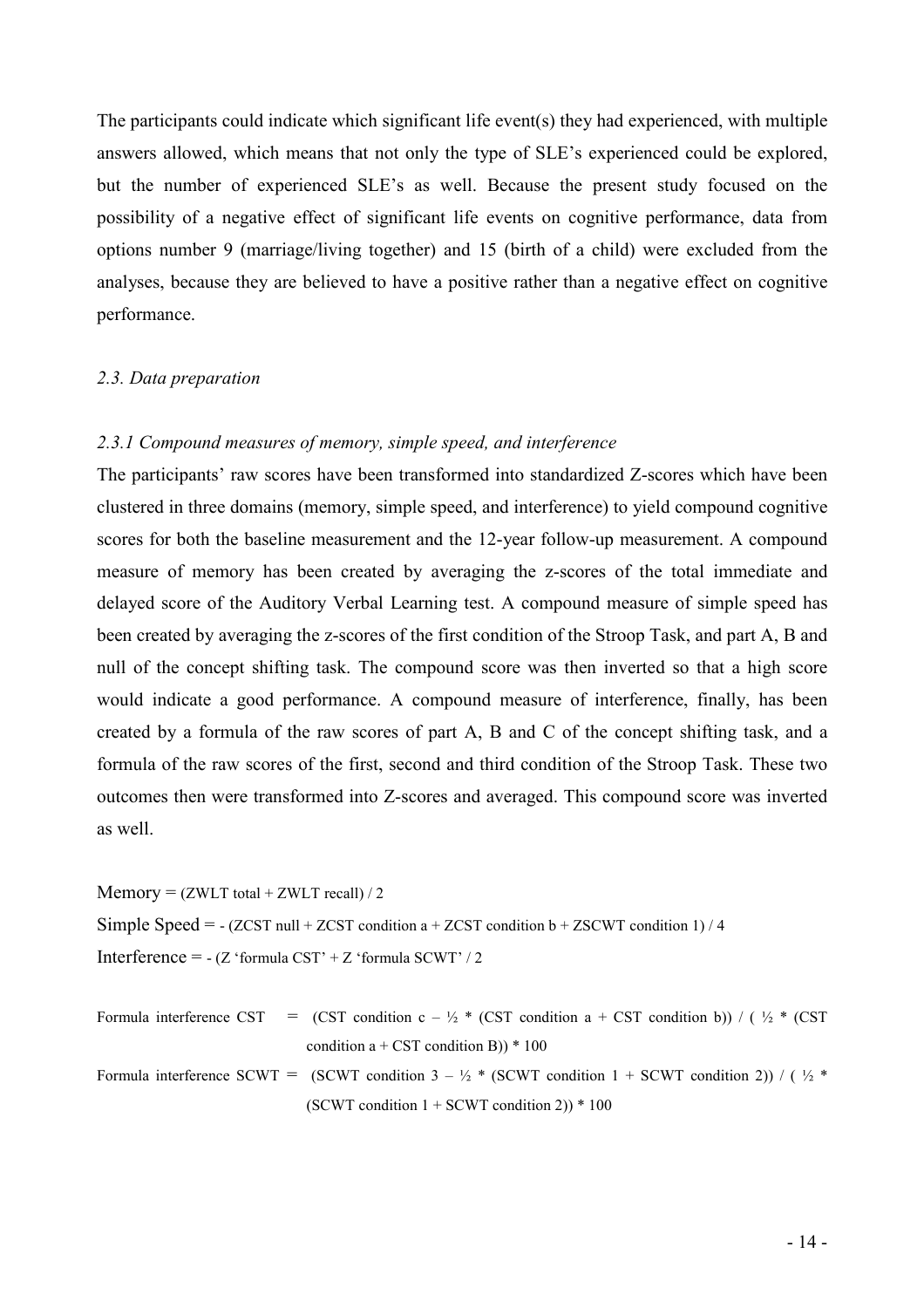# 2.3.2 Significant life events

To get a measure of the total number of SLE's experienced, the number of reported life events experienced on baseline, on the 6-year follow-up, and the 12-year follow-up have been added together in order to get a more robust sense of experienced SLE's over a longer period. As has been noted earlier in the design section above, several participants have only been tested at baseline and at the 12-year follow-up measurement, and not on the 6-year follow-up measurement. These participants (2 participants from the anxiety group, 1 participant from the depressive group, and their matched controls, so a total of 6 participants) have been excluded for this particular analysis (hypothesis 3).

In order to get a measure of the severity of the SLE's experienced, a questionnaire was given to two independent samples of individuals on which they had to assign numbers to the SLE's according to their severity, so that the events could be ranked on basis of their severity. In the first sample, 60 students participated, of whom 17 were male and 43 were female, with a mean age of 23.1 years. The second sample consisted of 37 older adults with a mean age of 64.2 years, of whom 20 were female and 14 were male (the sex of 3 participants in this sample was missing). Answers from these two samples were combined and 3 life events that scored highest on rankings on severity were selected as most severe life events, with death of a loved one ranked as most severe, followed by being seriously ill and having a seriously ill loved one (see table 2 below). For this measurement of experienced severe SLE's, the total sum of any of these 3 life events reported over 12 year has been calculated.

Finally, a combination variable has been created where each SLE has been given a weighted score, with the most severe SLE weighted with a score of 13, and the least severe SLE weighted with a score of 1. These weighted scores of all SLE's experienced by the participant over a period of 12 years then have been added together.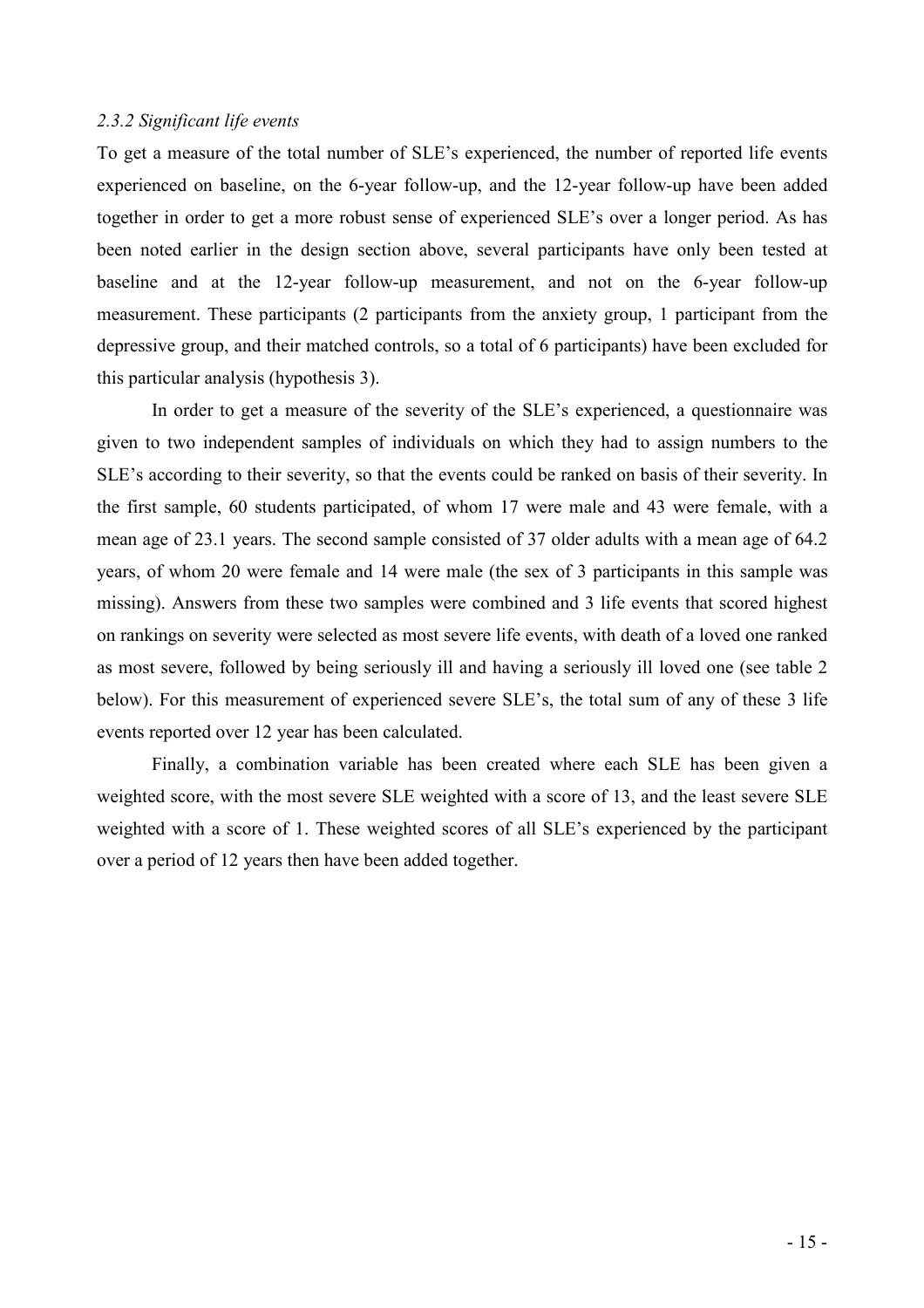#### Table 2

Combined mean and weighted scores of the significant life events of the two samples

| Stressful life event        | Combined mean | Sequence       | Weighted score |
|-----------------------------|---------------|----------------|----------------|
| Death of a loved one        | 2.205         |                | 13             |
| Seriously ill               | 3.06          | $\overline{2}$ | 12             |
| Seriously ill loved one     | 3.41          | <u>3</u>       | 11             |
| Serious accident            | 4.37          | 4              | 10             |
| Divorce                     | 5.575         | 5              | 9              |
| Victim of criminal activity | 6.28          | 6              | 8              |
| Abortion                    | 6.66          |                |                |
| Financial disappointment    | 7.785         | 8              | 6              |
| Being fired                 | 7.85          | 9              | 5              |
| Child leaves elderly home   | 9.97          | 10             | 4              |
| Moving to a new home        | 11            | 11             | 3              |
| New job                     | 11.31         | 12             | 2              |
| Retirement                  | 11.435        | 13             |                |

# 2.3.3 Total scores depressive and anxious symptoms SCL-90

To calculate the total depression score of the SCL-90, scores on items 1 through 16 of the depression subscale have been added together. For the subscale anxiety, scores on items 1 through 10 have been added together to calculate a total anxiety score. However, when more than two scores on the individual items were missing for each subscale, the total score has not been calculated but replaced by a missing value.

For the depression group ( $N = 32$ ), the total depression score of 1 participant (3.1%) was missing at the baseline measurement and total depression scores of 5 participants (15.6%) were missing at the 12-year follow-up measurement. For the anxiety group ( $N = 42$ ) none of the total anxiety scores were missing at the baseline measurement but total anxiety scores of 8 participants (19%) were missing at the 12-year follow-up measurement. These participants have been excluded for the particular analyses of hypothesis 4.

# 2.4 Statistical Analyses

# 2.4.1 Descriptive Analyses

The normal distributions, homogeneity, descriptive statistics and outliers were revealed with the descriptive analyses. The demographic variables age, sex and education were explored to test the assumption that no differences existed between the depressed/anxious participants and the control participants on these variables. To test for differences in age and education between the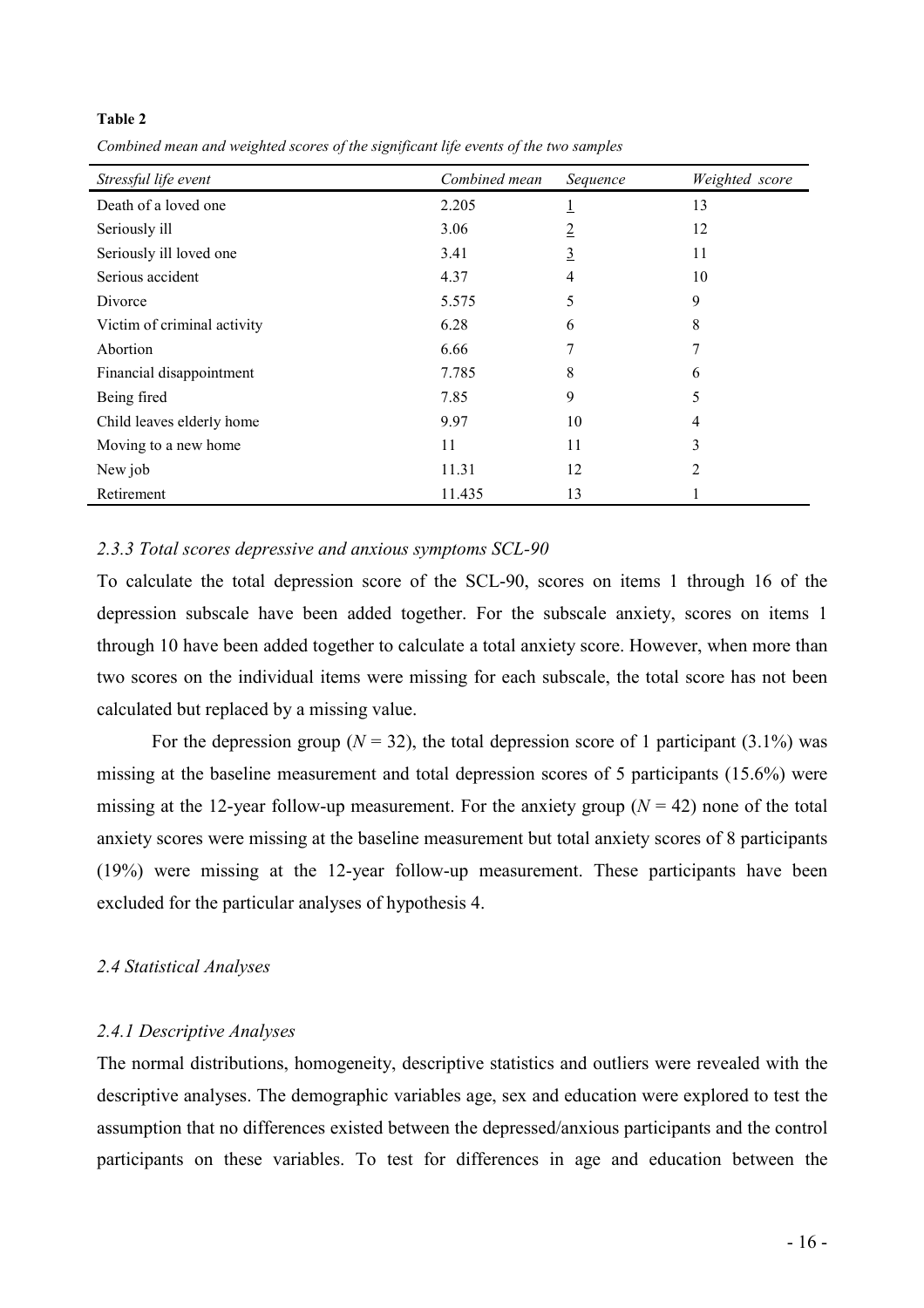participants, a Mann-Whitney U-test has been performed. It was chosen to perform a nonparametrical analysis due to small group sizes. All matched participants had the same sex.

# 2.4.2 Main analyses

To test whether a difference exists between the depressed/anxious participants versus the control participants at the follow-up measurement, a Mann-Whitney U-test has been used (hypothesis 1), considered the relatively small sample sizes. This test has also been used to measure whether a difference exists between the participants on experienced significant life events (hypothesis 3) and to measure whether scores on the SCL-90 are higher for the depressed and anxious participants compared to the control participants (hypothesis 4). To compare the rate of cognitive decline between groups and within groups (hypothesis 2), 2x2-repeated-measures ANOVA's have been used (separate analyses for the anxious and control participants and separate analyses for the depressed and control participants), with group (depressed/anxious participants versus control participants) as the between subjects factor, and time (cognitive performance at baseline and at the 12-year follow-up) as the within subjects factor. The statistical analyses were performed with SPSS 13.0 for windows.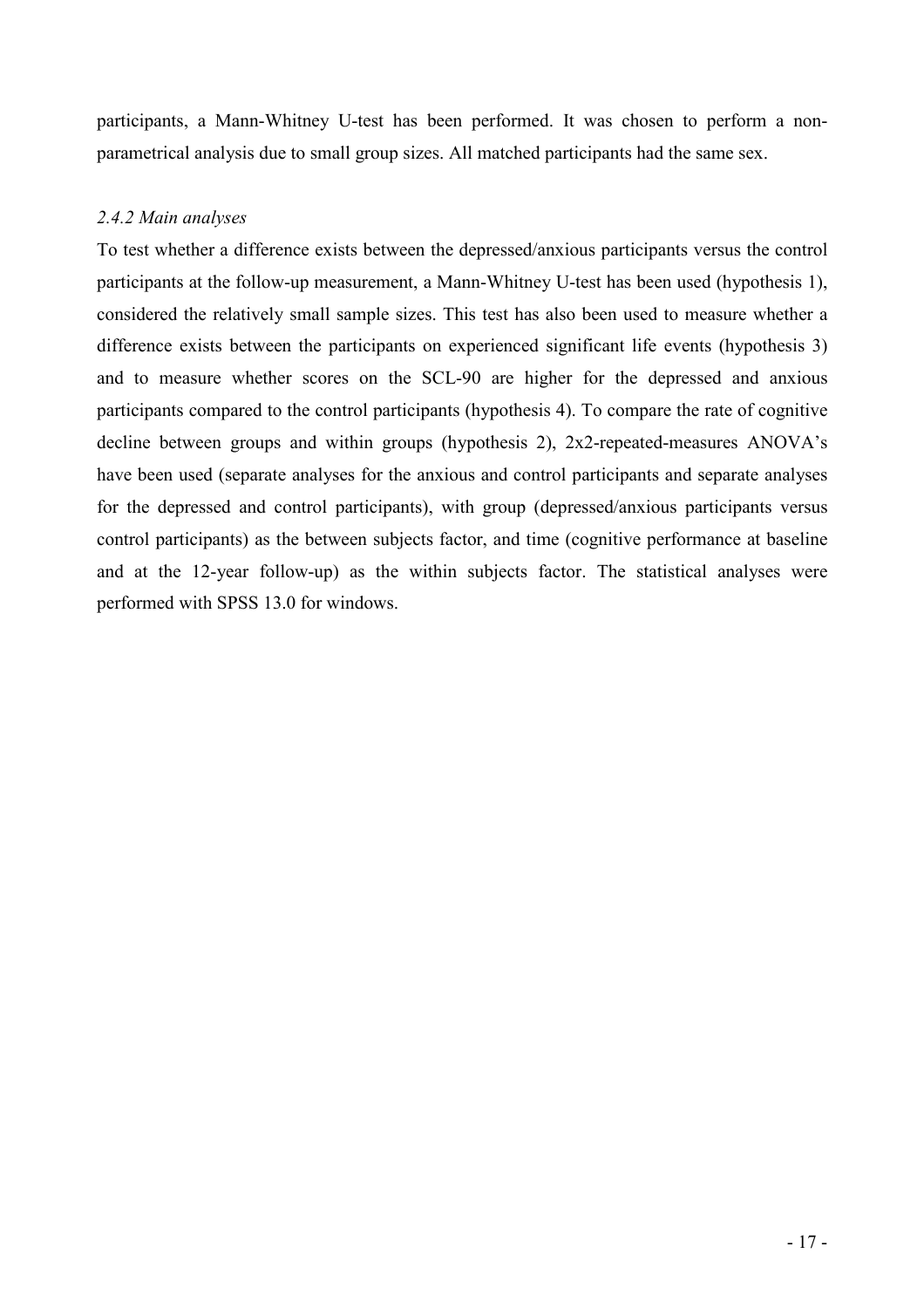# 3. RESULTS

# 3.1 Descriptive statistics

To explore possible differences between the participants on age and education despite the fact that matched controls have been used, a Mann-Whitney U-test has been conducted to test for age differences and for differences in education. No significant differences have been found between the anxious/depressed participants and the matched controls.

# Table 3

Statistics of the control variables age and education for the depressed, anxious and control participants

|                 | Depression Group |          |       |    | <b>Anxiety Group</b> |          |       |     |  |
|-----------------|------------------|----------|-------|----|----------------------|----------|-------|-----|--|
|                 | Depression       | Controls |       |    | Anxiety              | Controls |       |     |  |
| Age at baseline | 46.56            | 46.63    | 127   | 97 | 39 29                | 39.38    | 217.5 | .94 |  |
| Education level | 2.88             | 3.06     | 118.5 |    | 4.05                 | 4.05     | 219.5 | .98 |  |

Note: Mean scores are given for age at baseline and level of education. Level of education was defined by 8 categories, see table 1.

# 3.2 Results of the statistical analyses

For all the hypotheses described below, analyses have been done separately for the depression group (depressed participants versus controls) and for the anxiety group (anxious participants versus controls).

# 3.2.1 Results hypothesis 1

To test whether people who suffer from an anxiety or depressive disorder perform worse on cognitive tasks at the 12-year follow-up compared to the control participants, a Mann-Whitney Utest has been used. Results (table 4) show that no significant differences exist for the depression group and the anxiety group on the compound scores memory, speed, and interference.

### Table 4

12-year follow-up compound scores for the depressed, anxious and control participants

|              | Depression Group |          |     |      | <b>Anxiety Group</b> |          |     |     |
|--------------|------------------|----------|-----|------|----------------------|----------|-----|-----|
|              | Depression       | Controls |     | n    | Anxiety              | Controls |     |     |
| Memory       | .12              | .09      | 114 | .60  | $-.05$               | $-.06$   | 219 | .97 |
| Speed        | $-.35$           | $-.20$   | 119 | - 73 | .08                  | .33      | 159 |     |
| Interference | $-.03$           | $-.38$   | 99  | .27  | .02                  | .33      | 187 | .40 |

Note: the table shows mean Z-scores, U scores and p-values for the compounds.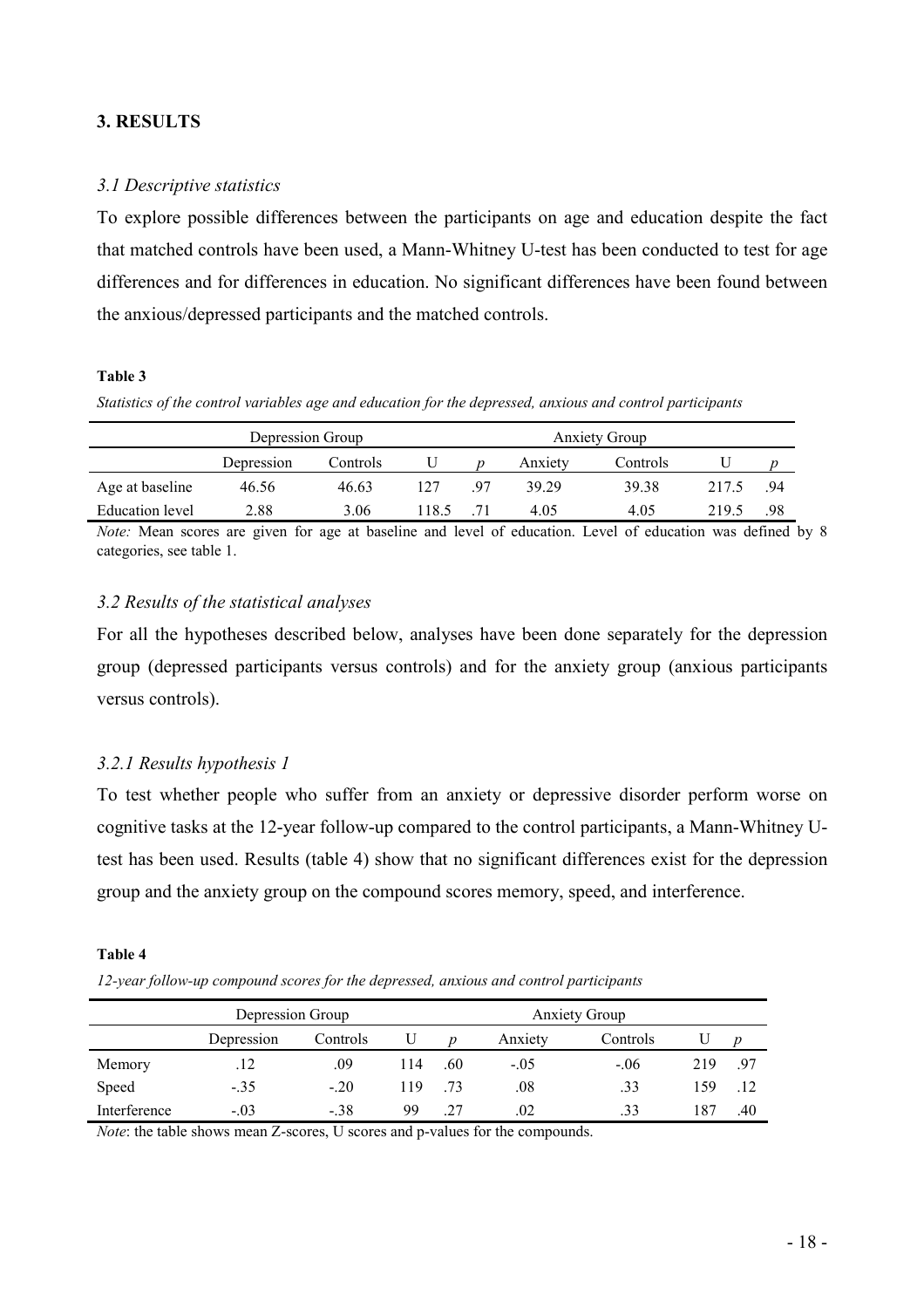# 3.2.2 Results hypothesis 2

To examine the hypothesis that people who suffer from an anxiety or depressive disorder show a faster rate of cognitive decline compared to control participants, a 2x2-repeated-measures ANOVA has been used, with group (depressed participants versus controls and anxious participants versus controls) as the between subjects factor, and time (cognitive performance at baseline and at the 12-year follow-up) as the within subjects factor. As can be seen in table 5, no group differences existed on the compounds scores of memory, simple speed and interference, which suggest that the depressive and anxious participants did not differ significantly from their control participants on the compound scores on baseline or the 12-year follow-up. There was no overall significant decline in performance over time for the compound scores for the depression group  $(F (1, 30) = 0.61, p = .62)$  and the anxiety group  $(F (1, 40) = 0.29, p = .83)$ . Separate analyses of the effect of depression and anxiety on the individual compound scores did not reveal statistical differences in performance over time either, as can be seen in table 5. Furthermore, there was no overall significant time by group interaction on the compound scores of memory, simple speed and interference for the depression group ( $F(1, 30) = 0.42$ ,  $p = .74$ ) and the anxiety group (F (1 40) = 0.99,  $p = .41$ ) which suggests that no difference exists on the rate of cognitive decline between the anxious/depressed participants and the control participants. Again, separate analyses for the individual compound scores did not reveal statistical differences between the participants on the rate of cognitive decline either (see table 5).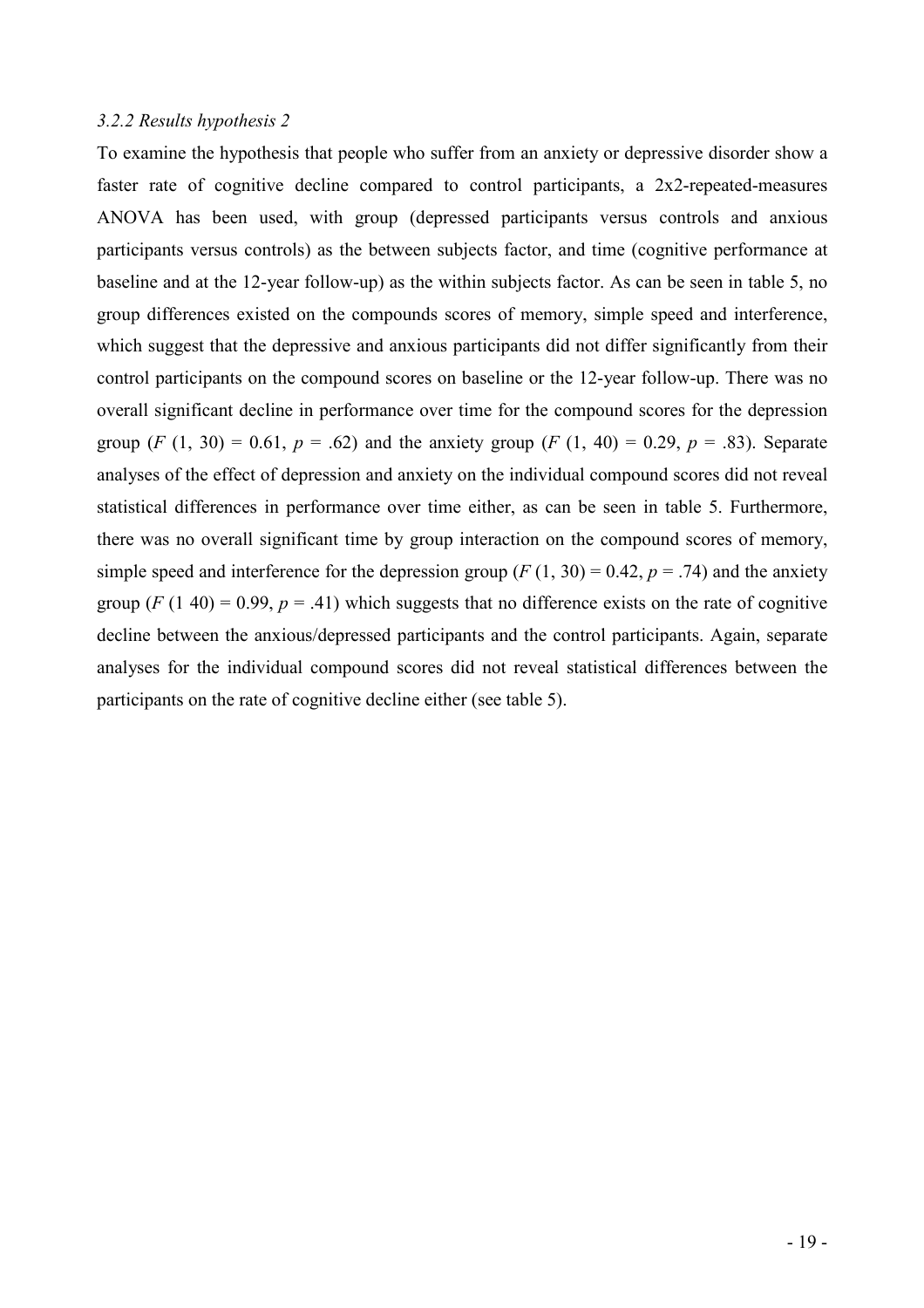|                  | Time x Group           |                           | $\widetilde{\mathcal{C}}$ |             |             | $\overline{10}$ |                 |             | 97             |                  |                |                                                                                                      |
|------------------|------------------------|---------------------------|---------------------------|-------------|-------------|-----------------|-----------------|-------------|----------------|------------------|----------------|------------------------------------------------------------------------------------------------------|
|                  |                        | $\mathbf{r}$              | 22                        |             |             | 2.78            |                 |             | S              |                  |                |                                                                                                      |
|                  | Time                   | $\overline{a}$            | 69                        |             |             | $\widetilde{9}$ |                 |             | 45             |                  |                |                                                                                                      |
|                  |                        | ĻΙ.                       |                           |             |             | $\tilde{c}$     |                 |             | 59             |                  |                |                                                                                                      |
|                  | Group                  |                           | $\overline{84}$           |             |             | $\pm$           |                 |             | $\overline{.}$ |                  |                |                                                                                                      |
|                  |                        | ĻΙ.                       | $\overline{5}$            |             |             | 69              |                 |             | 1.82           |                  |                |                                                                                                      |
|                  | Controls               |                           |                           | .06(1.05)   | $-06(1.06)$ |                 | .25(61)         | .33(.56)    |                | .23(70)          | .33(61)        |                                                                                                      |
| Anxiety Group    | $Time x Group$ Anxiety | $M(SD)$ M $(SD)$          |                           | $-0.81$ )   | $(58)$ 50.  |                 | .22(.58)        | $(55)$ 80.  |                | $-0.08$ $(1.01)$ | .02(1.03)      |                                                                                                      |
|                  |                        | $\overline{a}$            | 36                        |             |             | 38              |                 |             | .78            |                  |                |                                                                                                      |
|                  |                        | $\mathbb{L}$              | 86                        |             |             | 80              |                 |             | $\frac{8}{2}$  |                  |                |                                                                                                      |
|                  | Time                   |                           |                           |             |             | $\mathcal{S}$   |                 |             | 33             |                  |                |                                                                                                      |
|                  |                        |                           | ವ                         |             |             | $\odot$         |                 |             | 97             |                  |                |                                                                                                      |
|                  | Group                  |                           |                           |             |             | 43              |                 |             | $\vec{a}$      |                  |                |                                                                                                      |
|                  |                        | ĻΙ.                       |                           |             |             | $\mathcal{S}$   |                 |             | 2.35           |                  |                |                                                                                                      |
|                  |                        |                           |                           | (69)(69)    | .09(.81)    |                 | $-0.09(67)$     | $-20(0.96)$ |                | $-18(.56)$       | $-38(.79)$     |                                                                                                      |
| Depression Group | Depression Controls    | Compounds $M(SD)$ $M(SD)$ |                           | $-17(1.23)$ | .12(1.05)   |                 | $-44(88)$       | $-35(1.18)$ |                | (1, 74)          | $(06)$ $(50 -$ |                                                                                                      |
|                  |                        |                           | Memory                    | Baseline    | Follow-up   | Simple Speed    | <b>Baseline</b> | Follow-up   | Interference   | <b>Baseline</b>  | Follow-up      | Note: Mean scores refer to the mean Z-scores of the compounds memory, simple speed and interference. |

The longitudinal influence of depression and anxiety on measures of memory, simple speed and interference. The longitudinal influence of depression and anxiety on measures of memory, simple speed and interference.

# Table 5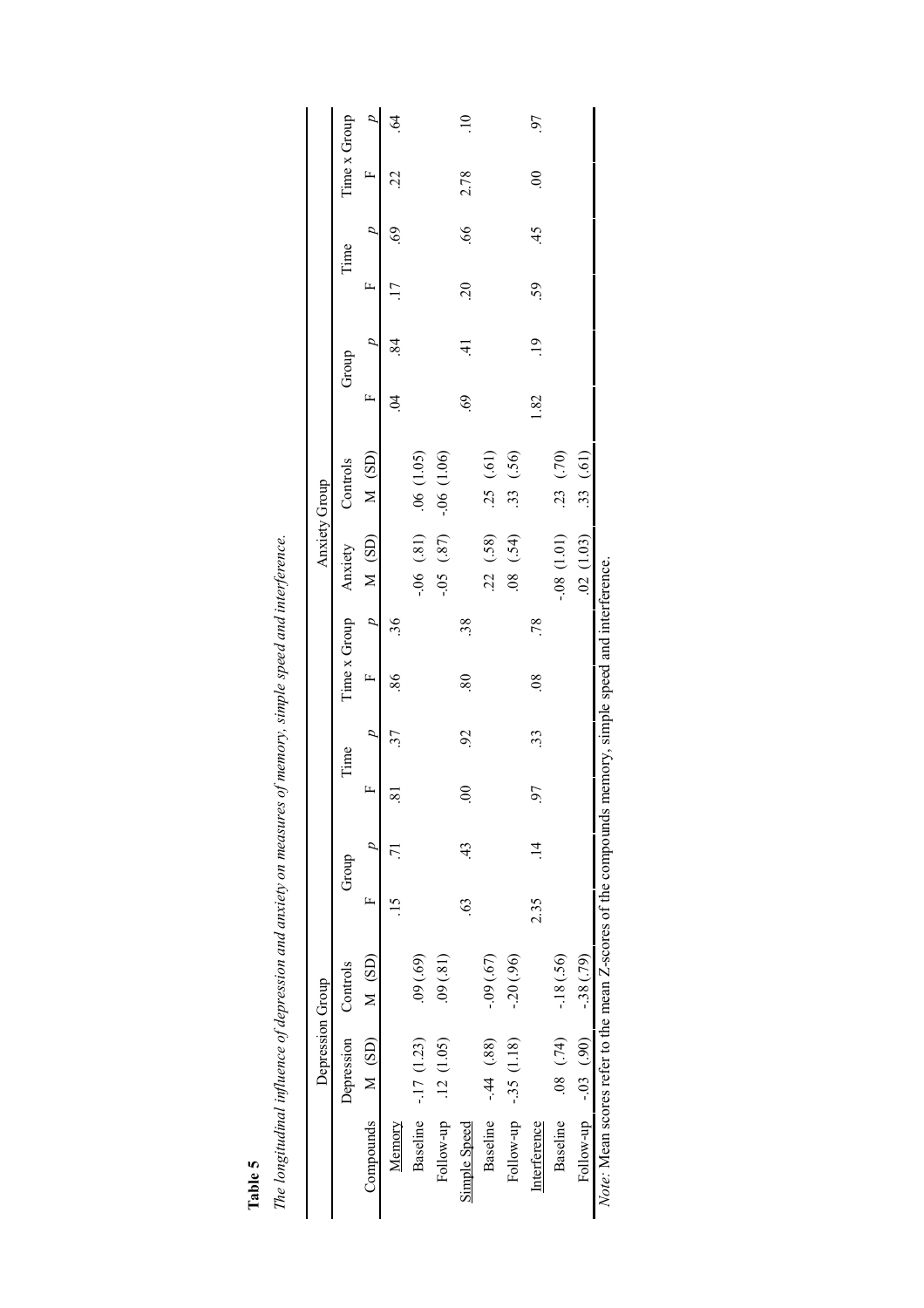# 3.2.3 Results hypothesis 3

To investigate possible differences on experienced SLE's for the depression group and the anxiety group, a Mann-Whitney U-test has been performed (see table 6). No statistical differences have been found for the anxiety group or the depression group for the total number of SLE's experienced, total number of severe SLE's experienced, and on the total weighted score of the SLE's.

#### Table 6

| Mean scores of SLE's for the depressed, anxious and control participants over 12 years. |
|-----------------------------------------------------------------------------------------|
|-----------------------------------------------------------------------------------------|

|                | Depression Group |          |      |     | <b>Anxiety Group</b> |          |       |     |
|----------------|------------------|----------|------|-----|----------------------|----------|-------|-----|
|                | Depression       | Controls | U    |     | Anxiety              | Controls |       |     |
| Number         | 2.69             | 3.25     | 93.5 | .42 | 3.76                 | 2.38     | 122   | .08 |
| Severity       | 1.19             | 2.13     | 72   | .08 | 1.57                 | 1.00     | 144.5 | .27 |
| Weighted score | 19.06            | 29.75    | 74.5 | 12  | 27.81                | 17.43    | 128   |     |

Note: number refers to the total number of SLE's experienced, severity refers to the total number of severe SLE's experienced and weighted score refer to the total sum of weighted scores of every SLE experienced.

# 3.2.4 Results hypothesis 4

A Mann-Whitney U-test has been conducted to test whether scores on the SCL-90 are higher for the depressed and anxious participants compared to the controls at both baseline and the 12-year follow-up measurement (see table 7 and figure 1). For the depression group, no significant difference has been found for the SCL-90 scores at baseline. At the 12-year follow-up measurement however, depressed participants had significantly higher scores on the SCL-90 compared to the controls (U = 26,000;  $p = 0.003$ ). For the anxiety group, significantly higher scores have been found for the anxious participants, both at baseline (U= 90,000;  $p = 0,001$ ) and at the 12-year follow-up (U = 79,500;  $p = 0.024$ ).

## Table 7

Mean SCL-90 scores for the depressed, anxious and control participants on baseline and the 12-year follow-up.

|                  | Depression Group | <b>Anxiety Group</b> |    |                  |         |          |      |      |
|------------------|------------------|----------------------|----|------------------|---------|----------|------|------|
|                  | Depression       | Controls             |    | $\boldsymbol{D}$ | Anxiety | Controls |      |      |
| Baseline (F0)    | 24.42            | 20.48                | 78 | .149             | 16.24   |          | 90   | .001 |
| Follow-up $(F4)$ | 33.33            | 21.50                | 26 | .003             | 14 71   | 12.50    | 79.5 | .024 |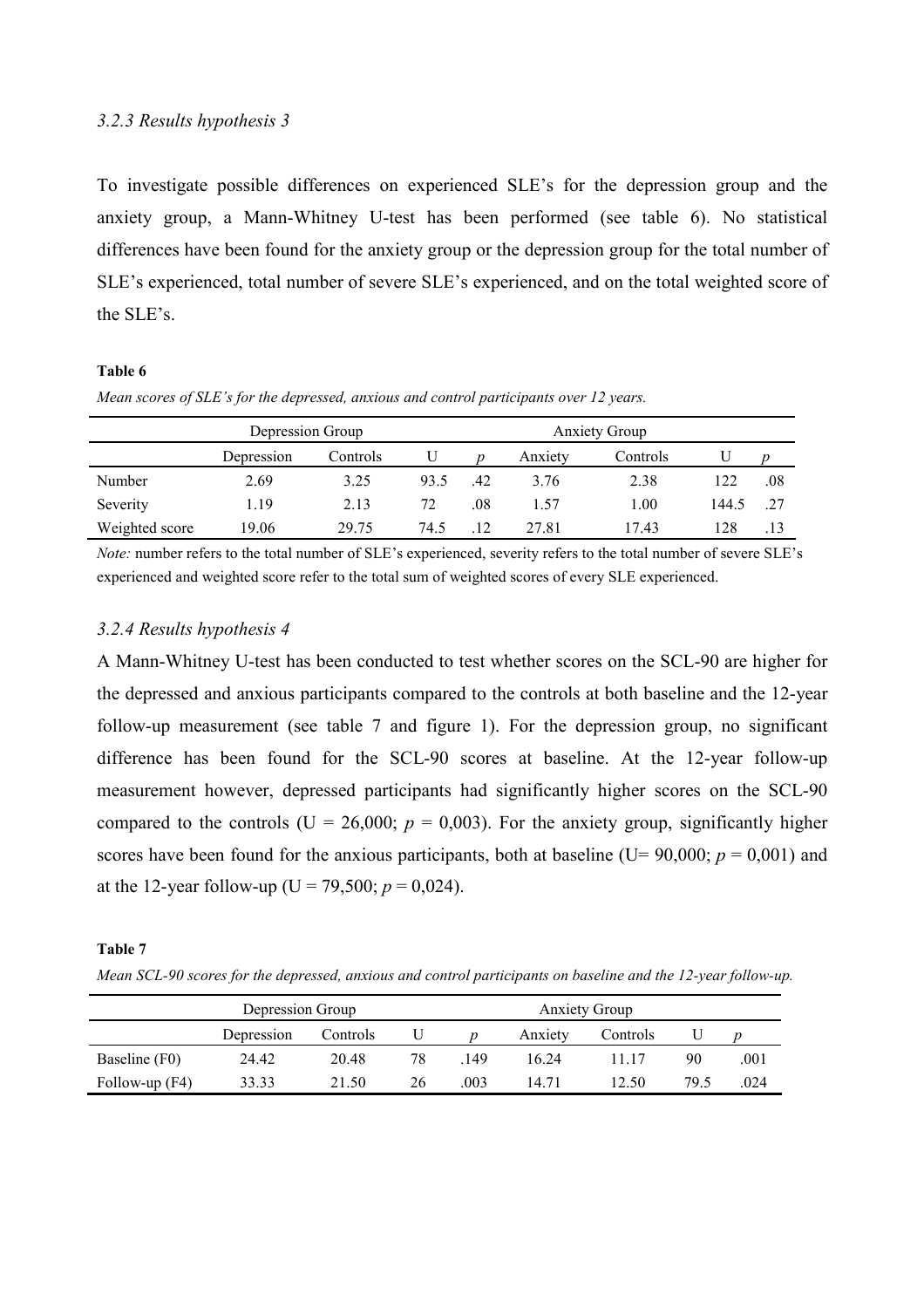

Figure 1. Mean SCL-90 scores for the depression group and the anxiety group at both the baseline and 12-year follow-up measurement. F0 refers to the baseline measurement; F4 refers to the 12-year follow-up measurement.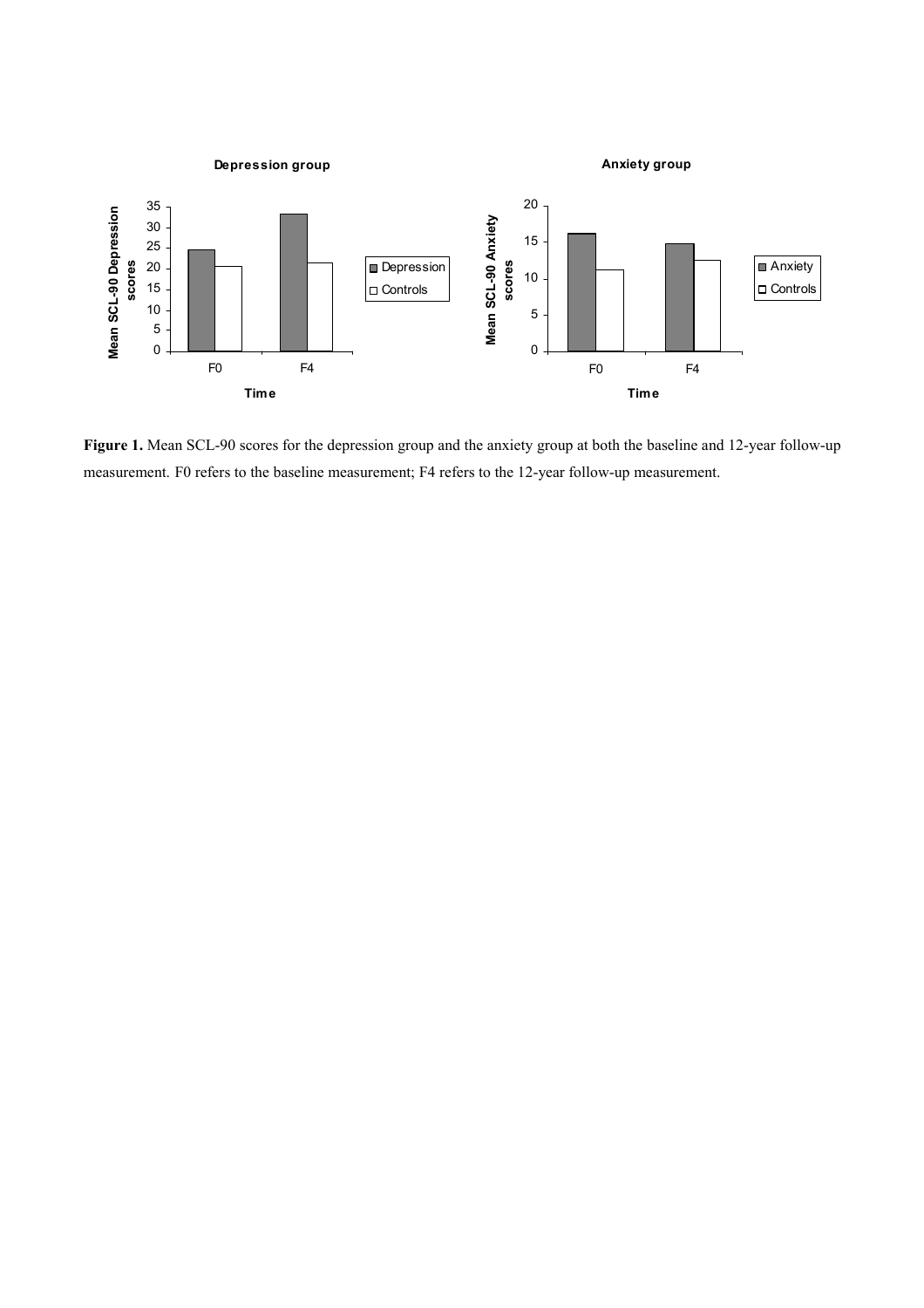# 4. EXPERIMENT 2

As has been shown in the results section above, no significant differences were found between anxious/depressed participants and control participants on either cognitive performance, (crosssectionally, hypothesis 1) or on cognitive decline (longitudinally, hypothesis 2). Fairly unexpected was the former finding that no cross-sectional differences were found, especially for the depression group, as it is frequently reported that a depressive state has a negative effect on performance on cognitive tasks, especially on interference tasks as the Stroop Colour-Word Test (see for example Lemelin, Baruch, Vincent, Laplante, Everett & Vincent, 1996 and Den Hartog, Derix, van Bemmel, Kremer & Jolles, 2003).

It was hypothesized that a positive diagnosis of depression or anxiety on the 12-year follow-up would mean that these participants had many depressive or anxious symptoms at the baseline measurement as well. However, since screening of depression and anxiety by the M.I.N.I. was only done at the 12-year follow-up, it is unknown whether this is actually true. Although analyses did reveal significant differences in anxious symptoms on the SCL-90 at the baseline measurement for the anxiety group, analyses did not reveal significant differences in depressive symptoms between the depressed and control participants at the baseline measurement, which means that depressive symptoms have emerged at some point during these 12 years between baseline and follow-up. Therefore, to rule out the possibility that significant results have been absent due to the absence of depressive symptoms of these participants at baseline, it was decided to replace the M.I.N.I with the SCL-90 as a screening instrument and independent predictor for anxious and depressive symptoms, because this test was administered not only at the 12-year follow-up, but at the baseline measurement as well. This means that depressive or anxious symptoms at baseline could be examined as a predictor of future cognitive decline. It was decided to investigate scores on the SCL-90 for the whole group of participants of the A1 and A2 panel with available scores, to rule out the possibility that significant results have been absent due to group sizes that were too small. This second experiment makes possible the examination of the direct effect of significant life events on cognitive impairment and cognitive decline as well.

#### 4.1. Differences in participants and design

For this second experiment, the whole group of participants ( $N = 578$ ) who had been re-tested at the 12-year follow-up was assessed to find out whether an elevated score on the SCL-90 was a good indicator of cognitive decline. For this analysis, people who did not participate on the 6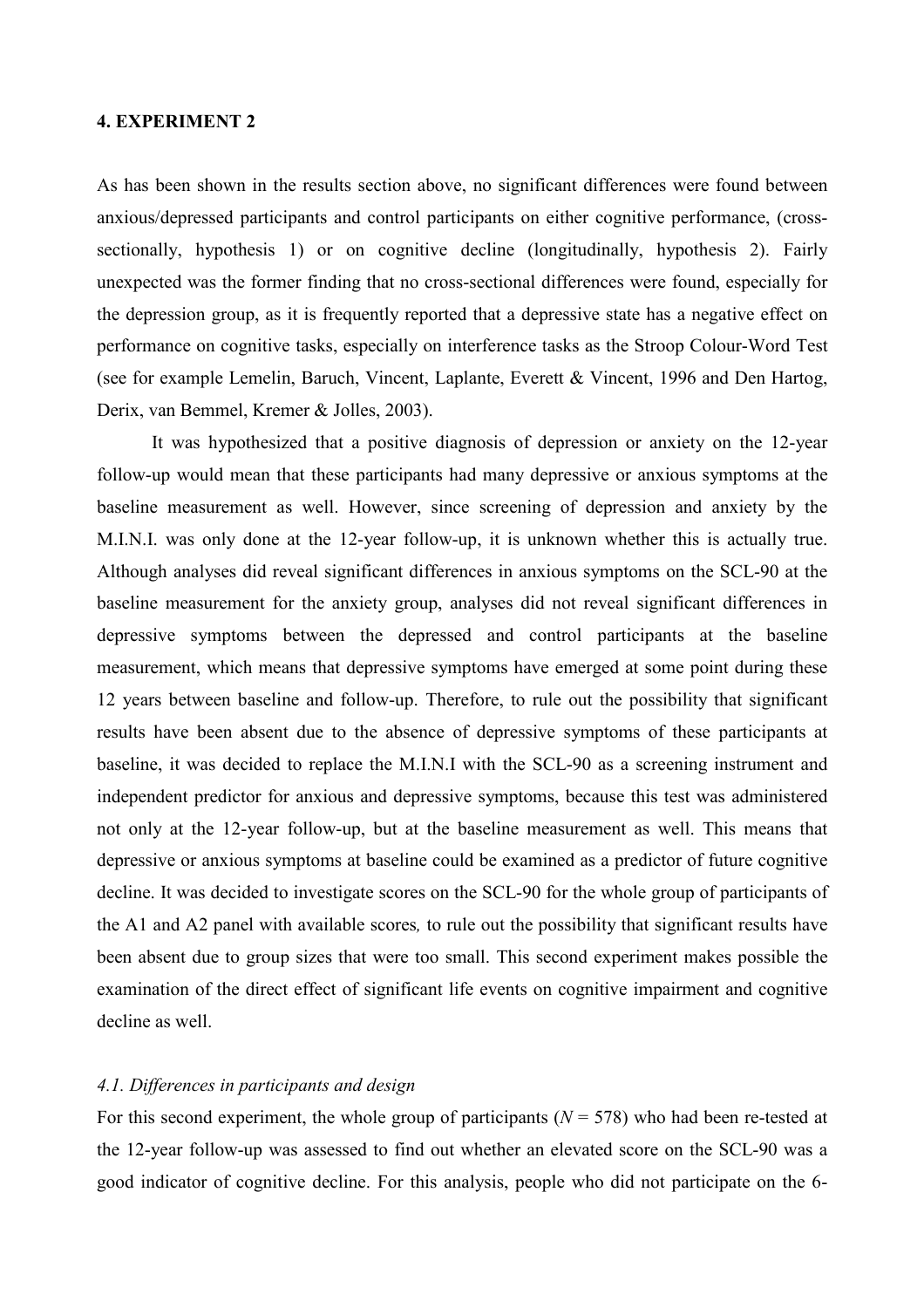year follow-up (but did participate on the 12-year follow-up again) have been excluded ( $N = 51$ ), which means that a total of 527 participants have been analysed.

Of these 527 participants, age at baseline ranged from 24 to 80, with a mean age of 47.2 years (SD = 14.07). Education level was divided into 3 categories: lower education ( $N = 160$ ), intermediate education ( $N = 209$ ), and high education ( $N = 158$ ). The group consisted of 265 men and 262 women. 53 participants were single, 431 participants were married or living together, 18 participants were divorced, 24 participants were widow/widower, and marital status of 1 participant was unknown.

# 4.2. Differences in statistical analyses

For this second experiment, multiple linear regression analyses (enter model with 2 blocks, see below) have been performed to examine the hypotheses that higher scores on the subscales depression and anxiety of the SCL-90 predict 1) a worse performance on cognitive tasks at the 12-year follow-up measurement and 2) a faster rate of cognitive decline over a period of 12 years. Furthermore, linear regression was performed to examine the hypothesis that having experienced a greater number of significant life events as well as more severe significant life events predicts 3) a higher score on the subscales depression and anxiety of the SCL-90 at the 12-year follow-up, 4) a worse performance on cognitive tasks at the 12-year follow-up measurement and 5) a faster rate of cognitive decline over a period of 12-years, to examine possible longitudinal effects. These variables have been entered in the second block.

For each analysis, age at baseline, gender, and education have been included as independent variables in the first block. These variables have been used as control variables to exclude confounding effects. See table 3 for the independent and dependent variables for each regression model. For each hypothesis, every dependent variable is analysed in a separate regression analyses, which means that there is a total of 14 regression models which have been analysed (see table 8).

#### 4.3. Missing values

For each separate regression analysis, missing values were explored. Participants with missing values on the independent or dependent variables for the analysis in question were excluded for that particular analysis. See table 8 for the number of included participants for each analysis.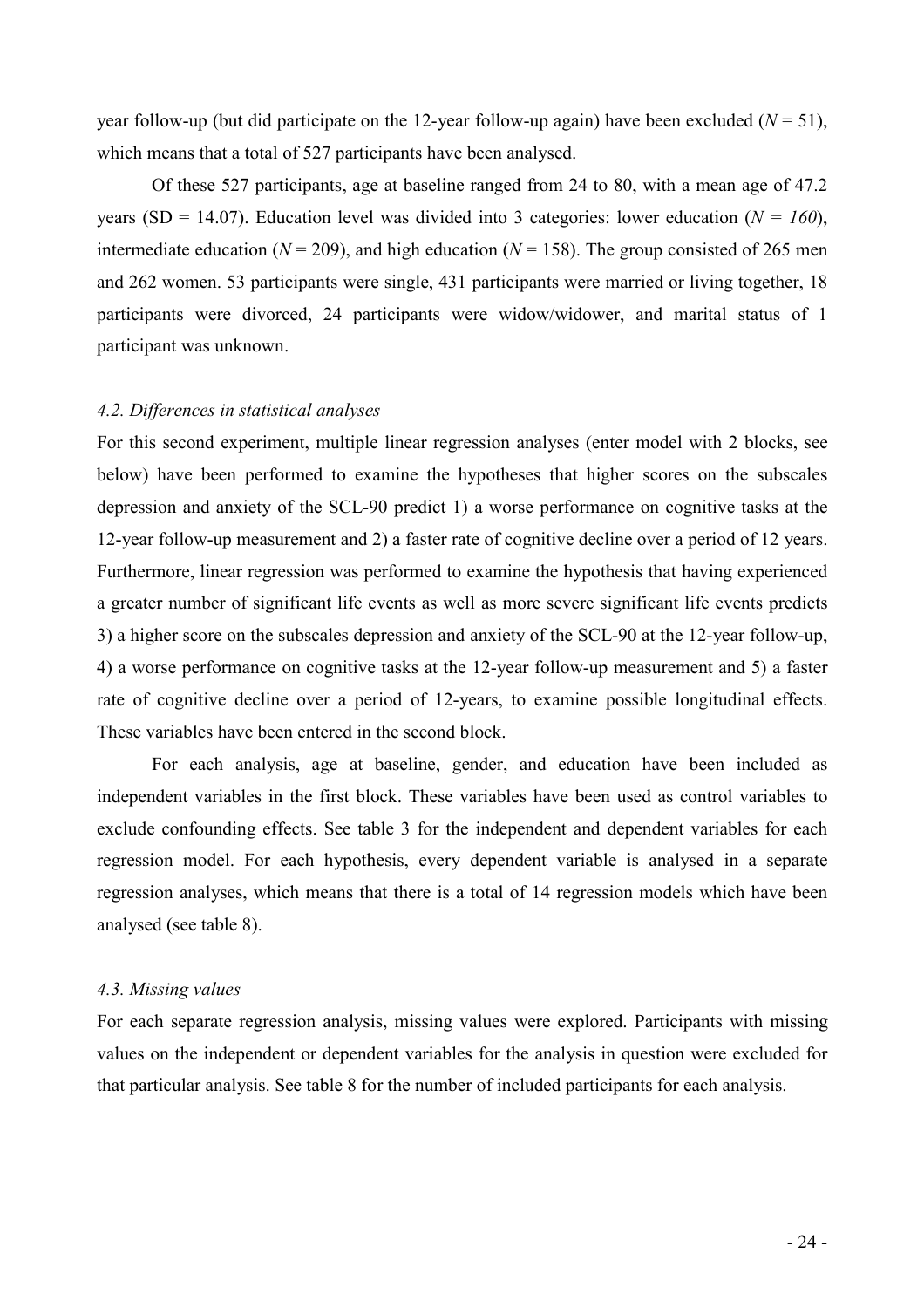| Hyp. | Dependent variable      | Independent variables                       | Included participants |
|------|-------------------------|---------------------------------------------|-----------------------|
|      |                         |                                             |                       |
| 1.   | 1. Memory               | SCL-90 depression F4, SCL-90 anxiety F4     | $N = 468$             |
|      | 2. Simple speed         | SCL-90 depression F4, SCL-90 anxiety F4     | $N = 471$             |
|      | 3. Interference         | SCL-90 depression F4, SCL-90 anxiety F4     | $N = 461$             |
| 2.   | 1. Memory change        | SCL-90 depression F0, SCL-90 anxiety F0     | $N = 507$             |
|      | 2. Simple speed change  | SCL-90 depression F0, SCL-90 anxiety F0     | $N = 507$             |
|      | 3. Interference change  | SCL-90 depression F0, SCL-90 anxiety F0     | $N = 495$             |
| 3.   | 1. SCL-90 depression F4 | number, severity, and weighted scores SLE's | $N = 478$             |
|      | 2. SCL-90 anxiety F4    | number, severity, and weighted scores SLE's | $N = 478$             |
| 4.   | 1. Memory               | number, severity, and weighted scores SLE's | $N = 517$             |
|      | 2. Simple speed         | number, severity, and weighted scores SLE's | $N = 517$             |
|      | 3. Interference         | number, severity, and weighted scores SLE's | $N = 502$             |
| 5.   | 1. Memory change        | number, severity, and weighted scores SLE's | $N = 517$             |
|      | 2. Simple speed change  | number, severity, and weighted scores SLE's | $N = 517$             |
|      | 3. Interference change  | number, severity, and weighted scores SLE's | $N = 502$             |

Dependent and independent variables for each analysis and total number of included participants in analysis.

Note: each dependent variable represents a separate regression model.

# 4.4 Results of analyses

In table 9, results are presented of the analysis exploring whether higher scores on the SCL-90 at the 12-year follow-up are a predictor of lower cognitive performance. Besides age, sex, and education as predictors of cognitive performance, none of the subscales of the SCL-90 contribute significantly to a lower performance on the compound score of memory. For the compound scores simple speed and interference, not only age and education are significant predictors of cognitive performance, but the subscale anxiety of the SCL-90 is a significant predictor as well.

#### Table 9

Table 8

| Hypothesis 1: The cross-sectional influence of depressive and anxious symptoms on cognitive performance. |  |  |
|----------------------------------------------------------------------------------------------------------|--|--|
|                                                                                                          |  |  |
|                                                                                                          |  |  |

| Variable          | Memory               |         | Simple Speed         |         | Interference         |         |  |
|-------------------|----------------------|---------|----------------------|---------|----------------------|---------|--|
|                   | <b>B-Coefficient</b> | p-value | <b>B-Coefficient</b> | p-value | $\beta$ -Coefficient | p-value |  |
| Age               | $-.343$ $(.003)$     | .000    | $-.594$ $(.002)$     | .000    | $-.392$ $(.002)$     | .000    |  |
| <b>Sex</b>        | $.247$ $(.071)$      | .000    | $.032$ $(.047)$      | .315    | $.028$ $(.062)$      | .479    |  |
| Education (low)   | $-.211$ $(.092)$     | .000    | $-.227(.061)$        | .000    | $-.183$ $(.081)$     | .000    |  |
| Education (high)  | .144(.085)           | .001    | $.053$ $(.056)$      | .134    | $.039$ $(.074)$      | .384    |  |
| SCL-90 Depression | $.033$ $(.008)$      | .577    | $.088$ $(.005)$      | .073    | .111(.007)           | .077    |  |
| SCL-90 Anxiety    | $-.055$ $(.015)$     | .362    | $-.108$ (.010)       | .030    | $-177$ (.013)        | .005    |  |

Note: compound measures and SCL-90 scores are measured at the 12-year follow-up. Level of education has been examined by the creation of dummy variables, with education (medium) serving as the reference variable.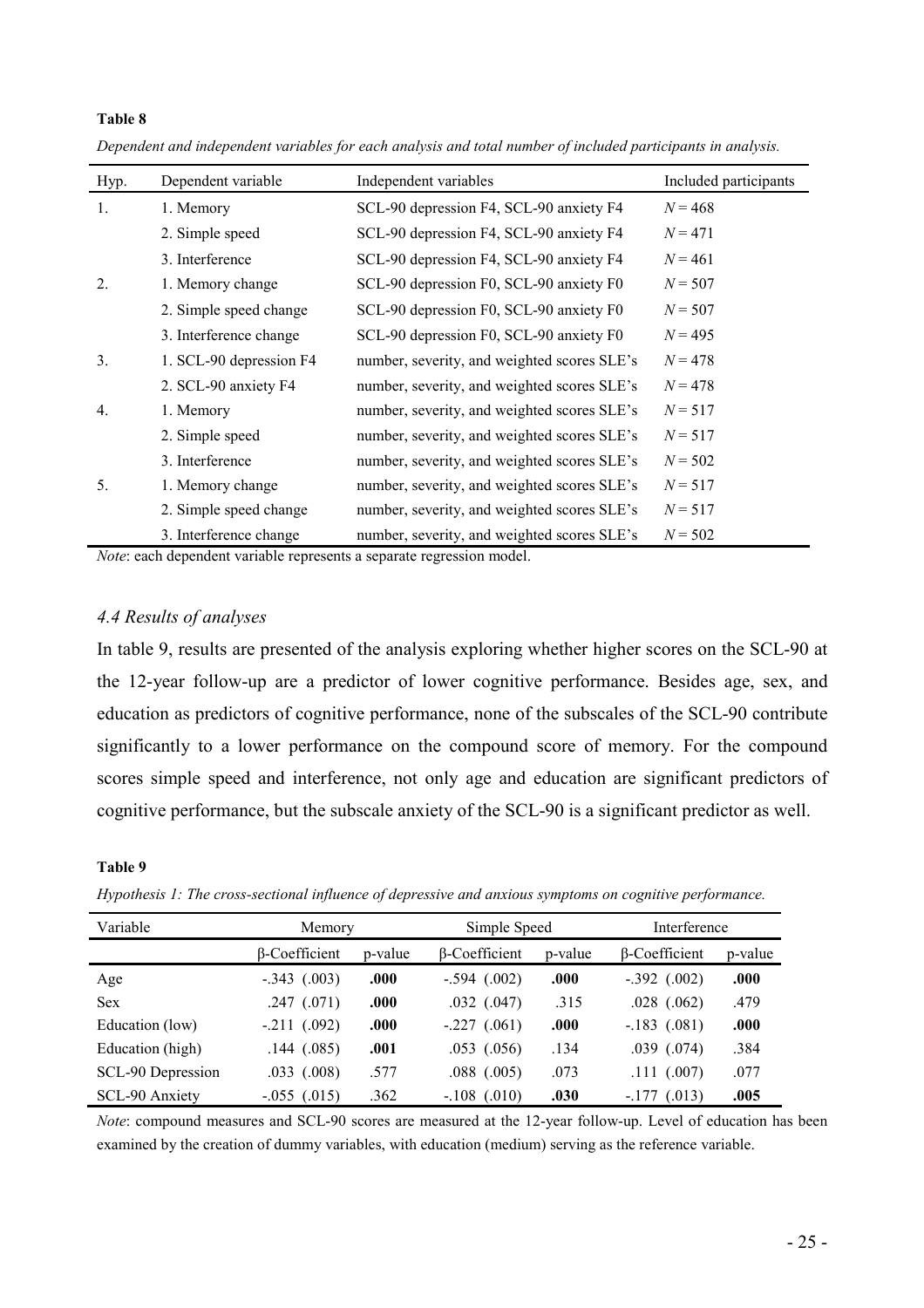Results of the prediction that a higher score on the subscales depression and anxiety of the SCL-90 contributes to a faster rate of cognitive decline are shown in table 10. Except for age, no other control variable and none of the subscales of the SCL-90 contribute significantly to a faster rate of cognitive decline.

# Table 10

Hypothesis 2: The longitudinal influence of depressive and anxious symptoms on cognitive performance

| Variable          | Memory Change        |         | Simple Speed Change  |         | Interference Change  |         |
|-------------------|----------------------|---------|----------------------|---------|----------------------|---------|
|                   | <b>B-Coefficient</b> | p-value | <b>B-Coefficient</b> | p-value | $\beta$ -Coefficient | p-value |
| Age               | $-.108$ (.003)       | .024    | $-.272$ $(.002)$     | .000    | $-.207$ $(.003)$     | .000    |
| <b>Sex</b>        | $-.065$ $(.071)$     | .144    | $.005$ $(.045)$      | .906    | $.003$ $(.073)$      | .940    |
| Education (low)   | $-.094$ (.090)       | .070    | $.006$ $(.057)$      | .904    | $-.082$ (.093)       | .111    |
| Education (high)  | $-.024$ $(.084)$     | .619    | $-.042$ (.053)       | 377     | $-.056$ $(.086)$     | .248    |
| SCL-90 Depression | $-.053$ $(.009)$     | .499    | $.075$ $(.006)$      | .327    | $-.029$ $(.009)$     | .707    |
| SCL-90 Anxiety    | $.106$ $(.016)$      | .175    | $.051$ $(.010)$      | .499    | .017(.016)           | .832    |

Note: compound scores represent the change on memory, simple speed and interference between baseline and 12 year follow-up. Scores of the SCL-90 represent the scores on baseline.

Table 11 shows the results of the hypothesis that experiencing more (severe) SLE's will lead to higher scores on the SCL-90 at the 12-year follow-up. Of the control variables, a low education is the only predictor of higher scores on the subscale anxiety. For the subscale depression, both sex and education are significant predictors of higher scores. No effect was found for the number of SLE's experienced, the number of severe SLE's experienced, or the weighted scores of the SLE's experienced.

# Table 11

Hypothesis 3: cross-sectional influence of SLE's on SCL-90 scores

| Variable                   | SCL-90 depression    |         | SCL-90 Anxiety       |         |  |
|----------------------------|----------------------|---------|----------------------|---------|--|
|                            | $\beta$ -Coefficient | p-value | $\beta$ -Coefficient | p-value |  |
| Age                        | $.021$ $(.026)$      | .677    | $.041$ $(.014)$      | .409    |  |
| <b>Sex</b>                 | $.088$ $(.632)$      | .049    | $.083$ $(.334)$      | .061    |  |
| Education (low)            | .205(.808)           | .000    | .224(.427)           | .000    |  |
| Education (high)           | $-.007$ $(.765)$     | .892    | $-037(0.405)$        | .451    |  |
| Total number of SLE's      | .114(.381)           | .304    | $.065$ $(.202)$      | .555    |  |
| Total severe SLE's         | $-.169$ $(.863)$     | .297    | $-.215$ $(.457)$     | .184    |  |
| Total weighted score SLE's | .217(.090)           | .337    | .244(.048)           | 279     |  |

Note: variables of the subscales depression and anxiety of the SCL-90 represent scores at the 12-year follow-up.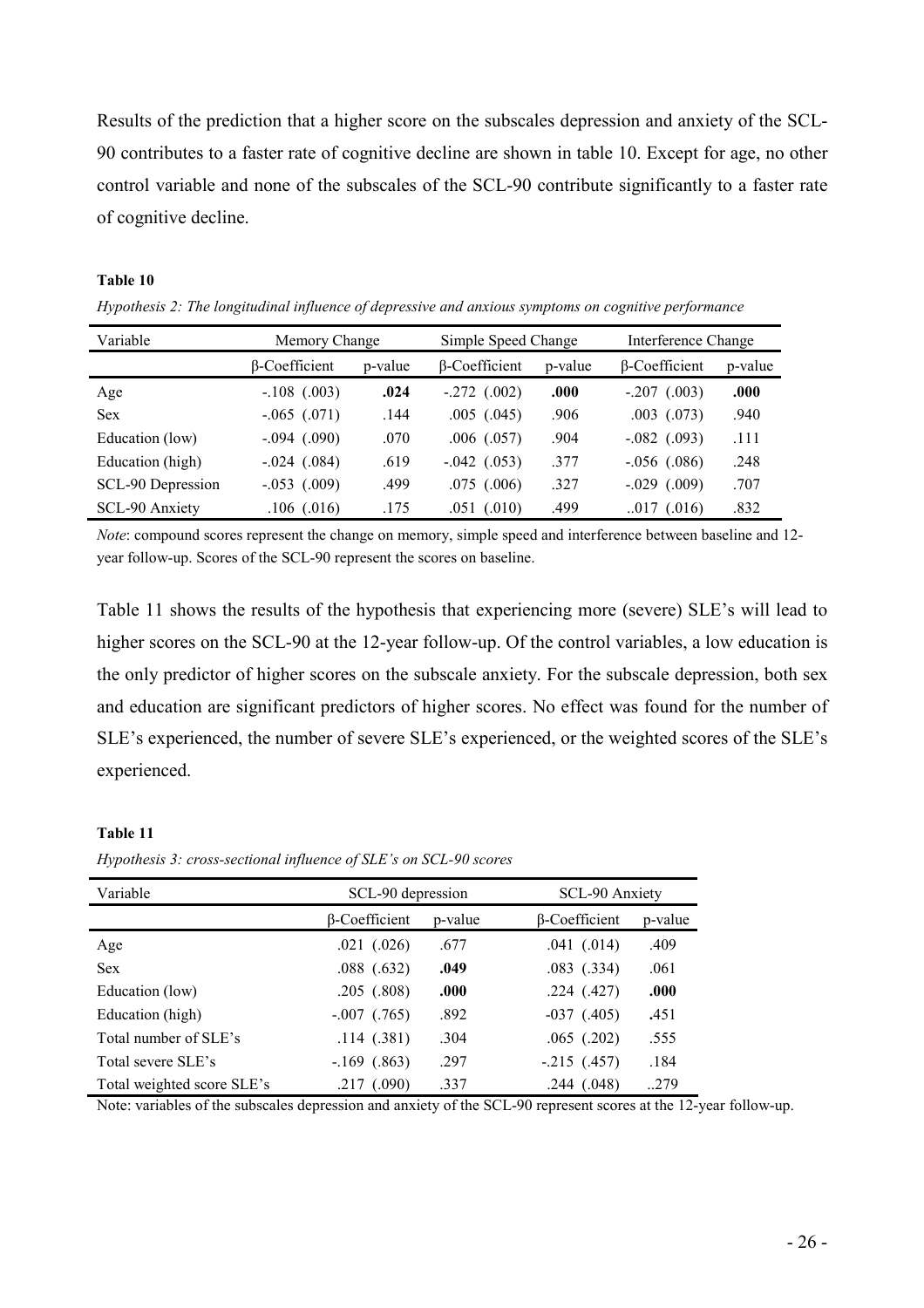Table 12 shows the results for the prediction that having experienced more (severe) SLE's leads to worse performance on cognitive tasks at the 12-year follow-up measurement. As can be seen in the table, besides age and education as a predictor for all compound scores and sex as a predictor of memory, there is no effect of experienced SLE's on cognitive performance.

| Variable                   | Memory           |         | Simple Speed         |         | Interference         |         |
|----------------------------|------------------|---------|----------------------|---------|----------------------|---------|
|                            | β-Coefficient    | p-value | <b>B-Coefficient</b> | p-value | <b>B-Coefficient</b> | p-value |
| Age                        | $-.383$ $(.003)$ | .000    | $-.619$ $(.002)$     | .000    | $-.407$ (.002)       | .000    |
| <b>Sex</b>                 | .236(.070)       | .000    | (.052)<br>.041       | .183    | $.037$ $(.060)$      | .328    |
| Education (low)            | $-.206(.089)$    | .000    | $-.196(.067)$        | .000    | $-.195(.076)$        | .000    |
| Education (high)           | .119(0.085)      | .003    | .034(.064)           | .327    | $.053$ $(.072)$      | .216    |
| Total number of SLE's      | $.050$ $(.043)$  | .592    | .072(0.032)          | .366    | $.118$ $(.037)$      | .239    |
| Total severe SLE's         | $.097$ $(.096)$  | .461    | .158(.072)           | .157    | $.162$ $(.083)$      | .252    |
| Total weighted score SLE's | $-.170$ $(.010)$ | .365    | $-.204$ (.008)       | .199    | $-.243$ $(.009)$     | .226    |

Table 12 Hypothesis 4: cross-sectional influence of SLE's on cognitive performance

Note: compound measures represent scores of the 12-year follow-up measurement.

In table 13, results are shown of the last hypothesis that the experience of more (severe) SLE's will lead to a faster rate of cognitive decline. As can be seen in the table, age is a predictor of decline for the compound scores speed and interference. No effect of the other control variables or experienced SLE's was found.

#### Table 13

Hypothesis 5: longitudinal influence of SLE's on cognitive performance

| Variable                   | Memory Change        |         | Simple Speed Change  |         | Interference Change  |         |
|----------------------------|----------------------|---------|----------------------|---------|----------------------|---------|
|                            | <b>B-Coefficient</b> | p-value | <b>B-Coefficient</b> | p-value | $\beta$ -Coefficient | p-value |
| Age                        | $-.083$ $(.003)$     | .090    | $-.260$ $(.002)$     | .000    | $-.218$ $(.003)$     | .000    |
| <b>Sex</b>                 | $-.048$ $(.070)$     | .272    | $.021$ $(.045)$      | .632    | $.010$ $(.071)$      | .820    |
| Education (low)            | $-.081$ $(.089)$     | .118    | $.041$ $(.057)$      | .417    | $-.077$ $(.091)$     | .130    |
| Education (high)           | $-.033$ $(.085)$     | .499    | $-.042$ (.054)       | .382    | $-.060$ $(.086)$     | .219    |
| Total SLE's                | .136(.043)           | .230    | $.000$ $(.028)$      | .997    | $.059$ $(.044)$      | .607    |
| Total severe SLE's         | $.059$ $(.097)$      | .714    | $-.148$ (.061)       | .342    | $.189$ $(.099)$      | .244    |
| Total weighted score SLE's | $-.206(.010)$        | .364    | $.203$ $(.006)$      | .361    | $-.260$ $(.010)$     | .258    |

Note: compound scores represent the change on memory, simple speed and interference between baseline and 12 year follow-up.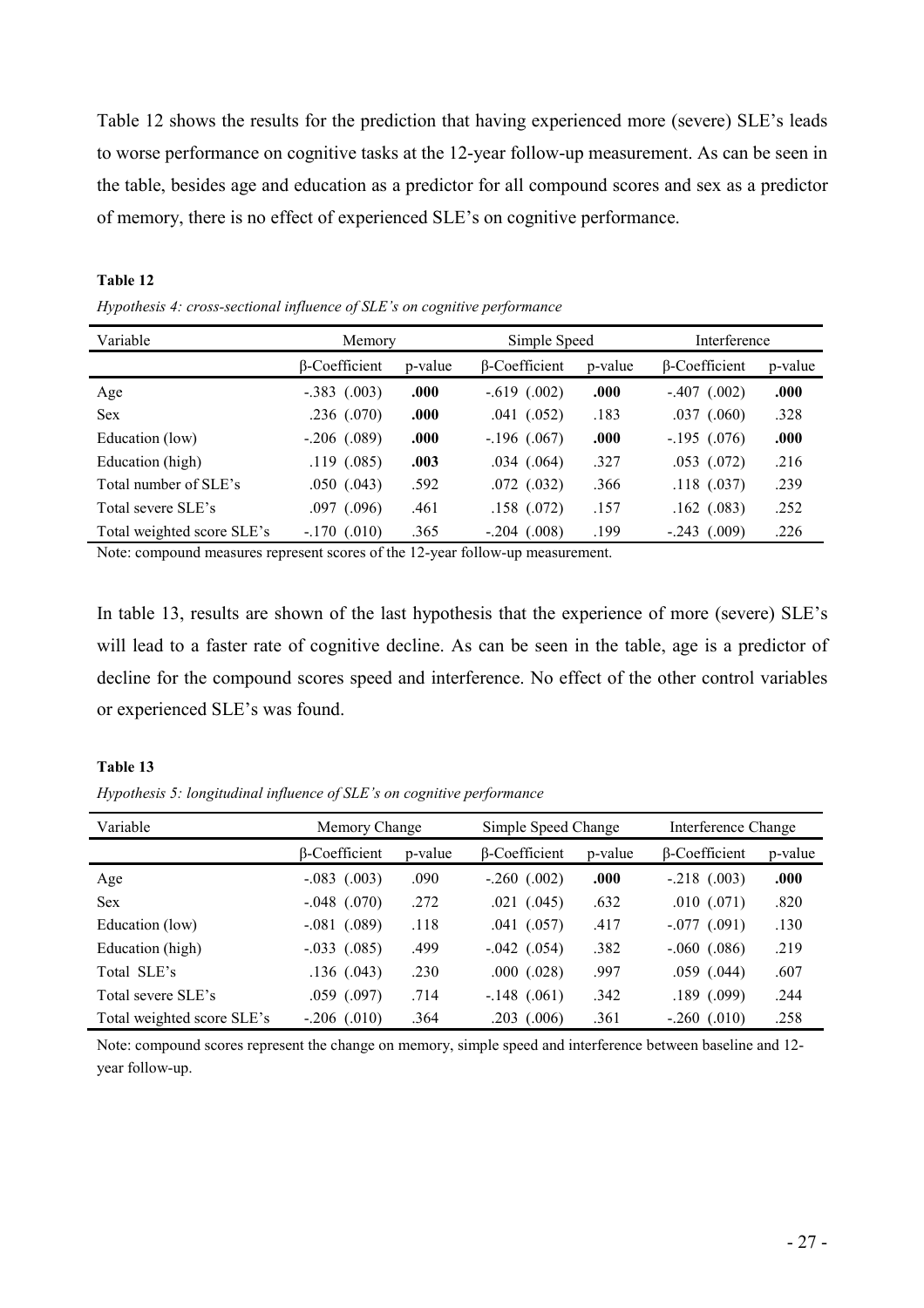# 5. DISCUSSION

The present study examined the effects of depression and anxiety on cognitive decline and examined the possible role of significant life events. Data of the Maastricht Aging Study has been used to reveal if the presence of a depression or anxiety disorder could be a serious risk factor for a faster rate of cognitive decline. Furthermore the relationship between significant life events and depression and anxiety was investigated. 16 participants who screened positively for a DSM-IV depressive disorder and 21 participants who screened positively for a DSM-IV generalized anxiety disorder, by using the Mini Neuropsychiatric Interview (M.I.N.I), were selected from the data and matched to control participants.

The results provided no evidence for an effect of depression or anxiety on cognitive decline. Surprisingly, the assumption that depression or anxiety has an effect on cognitive performance cross-sectionally was not supported either, which suggests that these depressed or anxious participants did not perform worse on cognitive tests of memory, simple speed, or interference compared to healthy control participants. This was especially surprising for the depression group, because cognitive deficits are seen as common features of depressed patients (Baune, Suslow, Engelien, Arolt & Berger, 2006). Furthermore, no evidence was found for a relationship between significant life events and the presence of a depression or anxiety disorder.

The present study did not replicate prior findings by Chodosch, Kado, Seeman and Karlamangla (2007) and by Sachs-Ericsson, Joiner, Plant and Blazer (2005), who found an influence of depression on longitudinal cognitive decline. Findings of Sinoff and Werner (2003), who found that anxiety was a predictor of longitudinal cognitive decline, have not been replicated either. An explanation for this discrepancy might be that none of the studies mentioned above investigated the effects of a pure depressive or pure anxiety disorder. In the present study, besides the 16 participants who screened positively for a depressive disorder and the 21 participants who screened positively for an anxiety disorder, 6 participants had co-morbid anxiety and depressive disorders and were excluded from the analyses. Given that generalized anxiety disorder and depressive disorder are highly co-morbid in both clinical and epidemiological samples (Gorwood, 2004), it is likely that a substantial amount of the participants in the studies mentioned above both had an anxiety and depressive disorder. It is possible that co-morbid depressive and anxiety disorder has a greater influence on the rate of cognitive decline. Basso et al. (2007) found that major depressive disorder corresponds with significant memory impairment, regardless of comorbid anxiety disorder, but that the presence of a co-morbid anxiety disorder coincides with deficits involving executive function and psychomotor slowing. This was also found by Deluca et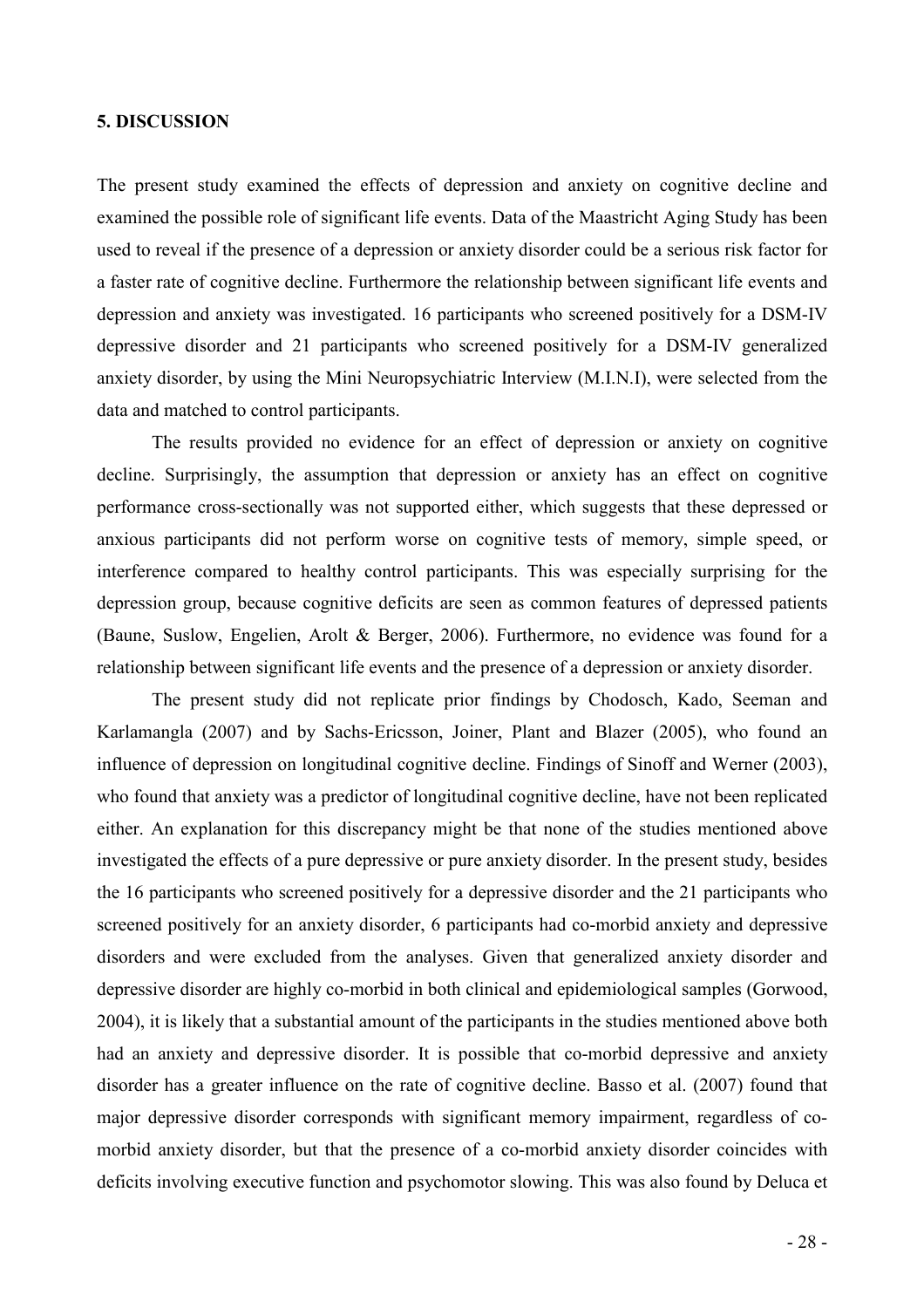al. (2005), who found evidence that co-morbid generalized anxiety disorder is associated with a greater decline in memory in late-life major depressive disorder. Another difference between the present study and the other studies mentioned above is that their samples consisted of participants of at least 60 years and older. In the present study, no age criterion existed. It could be assumed that this difference in selection may play a role in the effect seen on cognitive decline, since a higher age is strongly believed to be a predictor of the rate of cognitive decline (Letenneur, Gilleron, Commencges, Helmer, Orgogozo & Dartigues, 1999; Vincze et al., 2007). However, since age was controlled for, it is unlikely that this had an influence on the differences in the effects seen in the present study and those of the studies mentioned above.

However, there were some possible limitations to the present study concerning the use of the M.I.N.I., the sample sizes and learning effects that could have prevented the finding of significant effects. Firstly, sample sizes were small. Although control participants have been used who were matched on age, sex, and education, it could be possible that these participants varied significantly on other factors (e.g. MMSE scores, use of medication, neuroticism, medical conditions) that could have influenced cognitive performance.

Secondly, since testing was repeated every 6 years, it might be that the absence of significant differences between the participants on the follow-ups may be due to learning effects. However, most learning effects usually occur at the second time of measurement, which makes a big influence of learning effects on the third time of measurement unlikely. It should be mentioned however, that participants aged 53 and older were tested at a 3-year follow-up measurement as well. Also, in the first experiment, 2 participants with an anxiety disorder and 1 participant with a depressive disorder did not participate at the 6-year follow-up, which both could have obscured the results through different time curves concerning these possible learning effects.

Another limitation concerns the use of the M.I.N.I as a screening instrument for a depressive and generalized anxiety disorder. The M.I.N.I. originally is a short diagnostic structured interview with specific questions for each disorder and is meant to be administered in clinical settings. However, the MAAS study is a population-based study and screening only took place by using these specific questions of the interview, on which participants could answer yes or no, instead of having a more detailed structured interview. This of course gives less certainty about the justification of a positive diagnosis. Moreover, the M.I.N.I has been administered by a lot of different raters, which could lead to differences in interpretation and diagnosis. These shortcomings could explain the discrepancy in prevalence of depression and generalized anxiety in our study and the estimated prevalence of these disorders in the Netherlands by the RIVM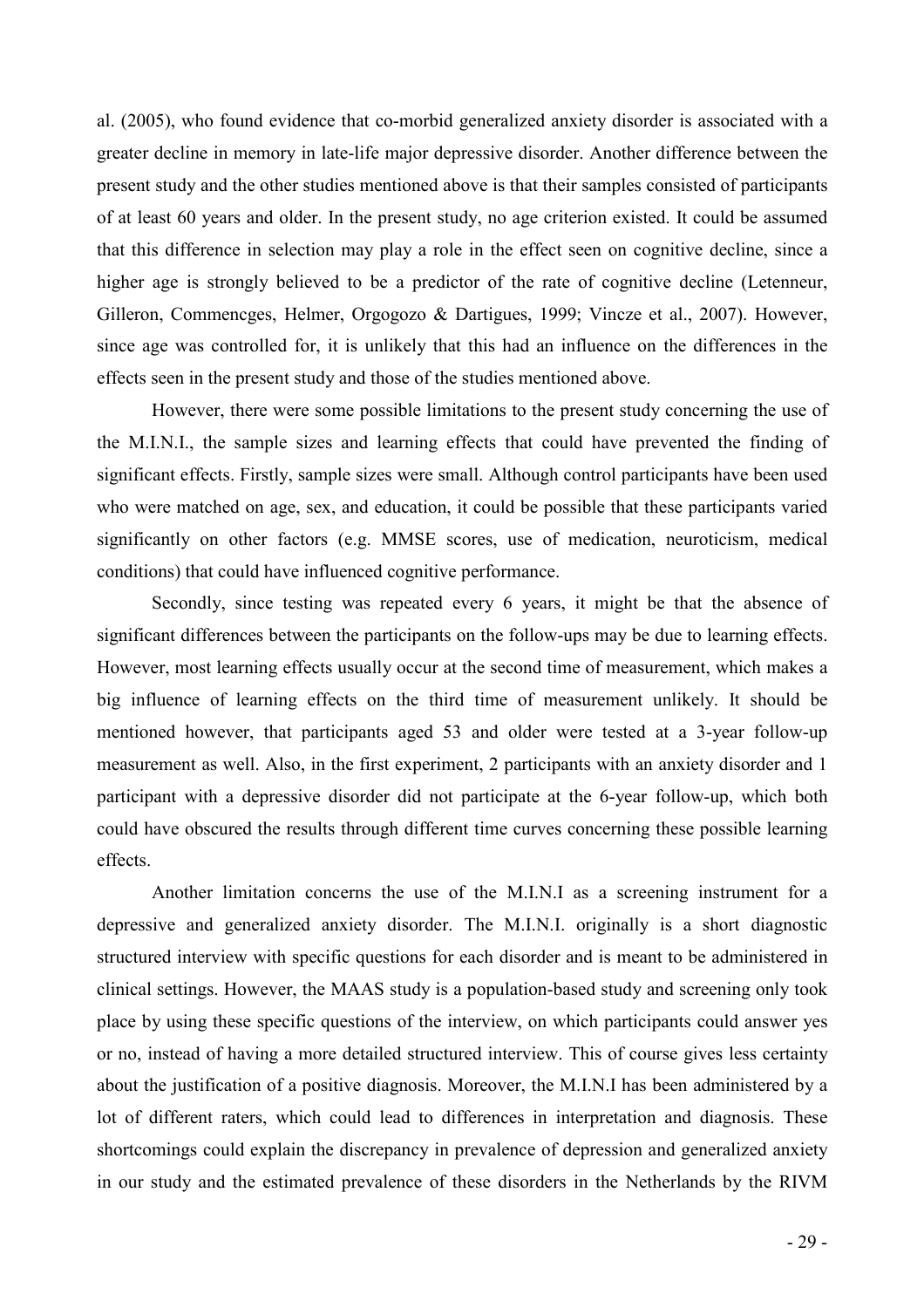(Schoemaker, Poos & Balkom, 2005; Schoemaker, Poos & Spijker, 2005); in the present study, 3.8% of the participants screened positively for a depressive disorder and 4.7% screened positively for a generalized anxiety disorder, while the estimated prevalence of depression and generalized anxiety by the RIVM is 6,3% and 2.8% respectively.

Finally, the M.I.N.I has only been administered at the 12-year follow-up measurement. Therefore, it is uncertain whether these participants had a depression or anxiety disorder at the baseline measurement as well. For this reason, a fourth hypothesis was included which stated that these participants would not only have an elevated score (compared to the control participants) on the SCL-90 at the 12-year follow-up, but on the baseline measurement as well, since the SCL-90 was used at both time measurements. Support for this hypothesis was only partially found. The participants who screened positively for an anxiety disorder indeed had an elevated score on both baseline and 12-year follow-up measurement. For the participants who screened positively for a depression however, an elevated score was only found on the 12-year follow-up measurement, but was absent on the baseline measurement.

Two explanations for these findings could be given. One possible explanation is that anxiety could be a more stable trait and that depression could be seen as more fluctuating across the life span. This might explain the fact that the anxious participants had an elevated score 12 years earlier while the depressed participants had not. Another possible and more likely explanation could be given by the fact that participants with a known depression to the general practitioner have been excluded from the MAAS Study and hence never entered the study. This means that a great number of individuals with a depression on baseline may have been excluded, only leaving in an unknown number of participants with a depression not known to the general practitioner and participants with more moderate levels of depressive symptoms instead of a full depression. Of course, this could have influenced the extent to which effects could be found for the present study, since possible effects could be suppressed by the exclusion of the extreme cases. This could be supported by the fact that we found a higher percentage of participants with a generalized anxiety in our study compared to participants with a depressive disorder, although the estimated prevalence in the Netherlands for a depressive disorder is higher.

 For this reason, it was decided to conduct a second experiment in which the M.I.N.I. as an independent predictor was replaced with the SCL-90. This test was not only administered at the 12-year follow-up, but at the baseline measurement as well, which means that depressive or anxious symptoms at baseline could be examined as a predictor of future cognitive decline. Instead of a selection of depressed and anxious participants, the scores on the SCL-90 were investigated for all participants with available data  $(N = 527)$  left in the MAAS Study, in order to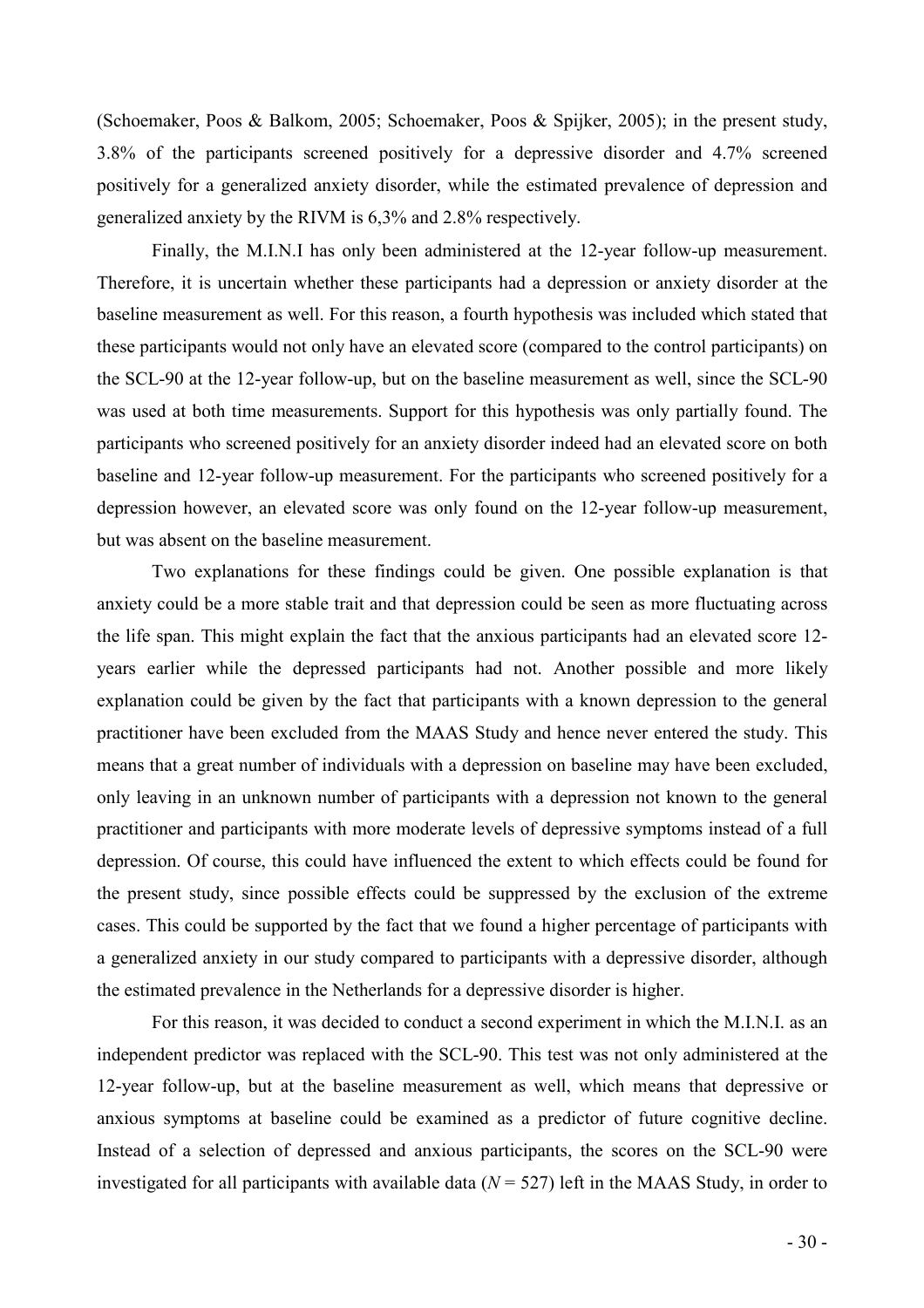reveal if an elevated score on the SCL-90 subscales of depression or anxiety was a predictor of cognitive decline. Furthermore, the experience of significant life events was used as an independent predictor for cognitive impairment/decline and anxious and depressive symptoms as well.

 Again, no significant effect of depressive or anxious symptoms was found for cognitive decline. Nevertheless, some cross-sectional effects were found. Although there was no effect for depressive symptoms on cognitive performance, there was a negative relationship between anxious symptoms and performance on simple speed and interference, which indicates that a higher score on the subscale anxiety resulted in lower performance on simple speed and interference. No effect of significant life events was found on cognitive impairment, cognitive decline, or on depressive or anxious symptoms.

 Although possible limitations of the M.I.N.I. as a screening instrument for depression and anxiety and small group sizes have been resolved in the second experiment, several other possible limitations of both experiments should be considered. Firstly, both studies used data from the MAAS study, a population based study in which only normal ageing individuals without a known depression participated. As has been mentioned earlier, this may have suppressed possible effects.

 Secondly, there was little information available regarding the significant life events experienced by the participants. No data was gathered concerning the experienced severity of each SLE experienced by the participants individually. Instead, severity of the SLE's has been examined by two other independent samples, in order to assess which significant life events were commonly rated as most severe. However, it is unknown to what extent these experienced SLE's have had an impact on the participants themselves. Moreover, on each measurement, SLE's which have happened in the past year have been reported by the participants. The participants have been re-tested at 6 years intervals (baseline, 6-year follow-up and 12-year follow-up), which means that of every six year, only the experienced SLE's of the year prior to the follow-up measurement have been reported and used as an indicator of total significant life events experienced.

 A third possible limitation may originate from a certain trend in dropouts. It is possible that a substantial amount of the dropouts were participants with problems of anxiety, depression, or (worries about) noticeable declining cognitive performance which started to take off during the years after the first measurement. This could have obscured the results as well.

 A recommendation for further research is to investigate participants who have a clear depression or anxiety disorder at the start of the experiment. These participants could then be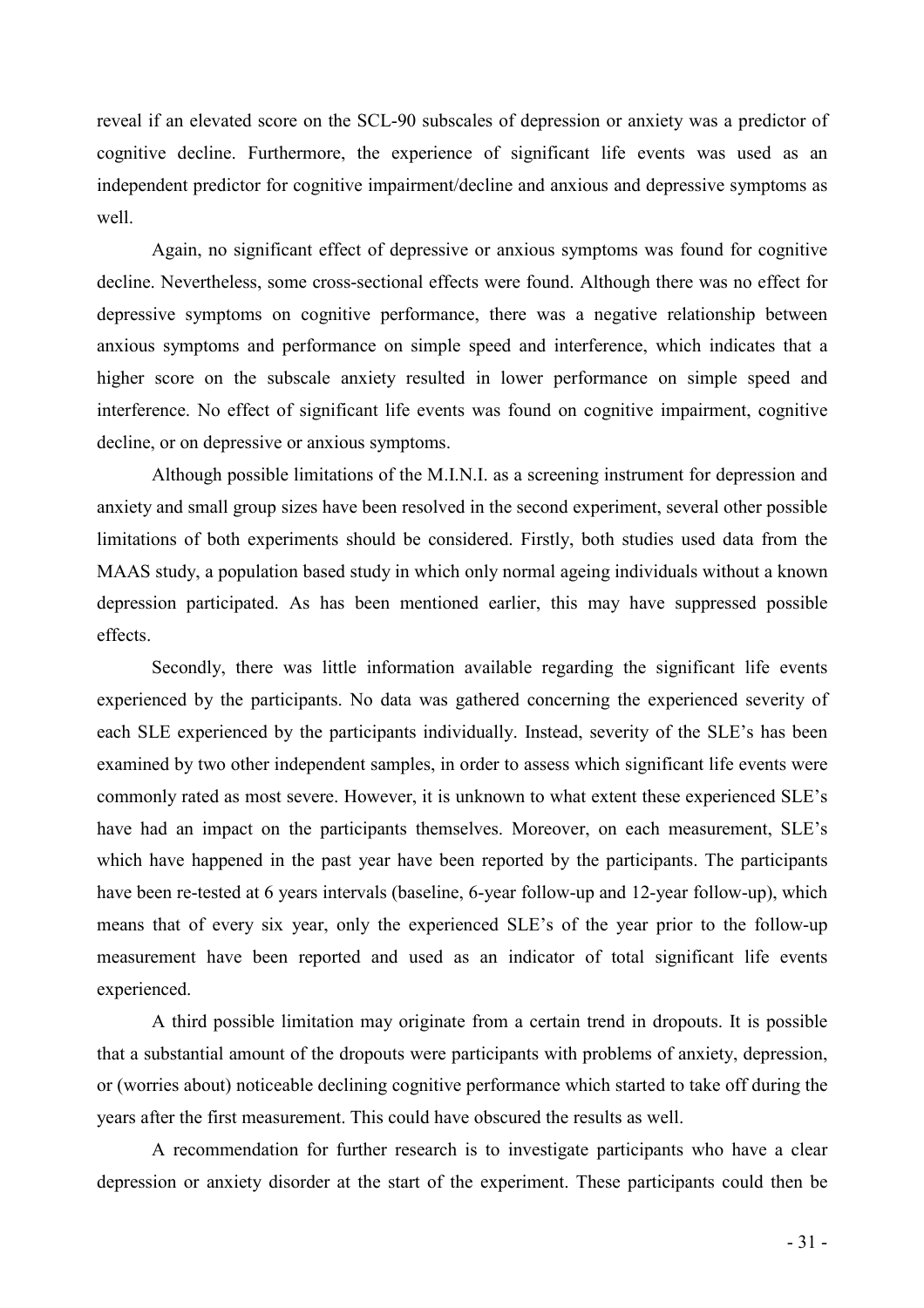followed closely in a longitudinal study and compared to healthy control subjects to examine the rate of cognitive decline. Another recommendation for further research is to obtain a more useful measurement of experienced significant life events, which could reveal information about experienced severity of each significant life event for all individual participants. It could be effective to examine the influence of certain specific individual significant life events as well.

In conclusion, although partial support was found for an effect of anxious symptoms on cognitive performance concerning speed and interference, both experiments failed to find an effect of depression and anxiety on cognitive decline over a period of 12 years. Furthermore, no support was found for the relationship between significant life events and anxiety/depression, cognitive performance or cognitive decline.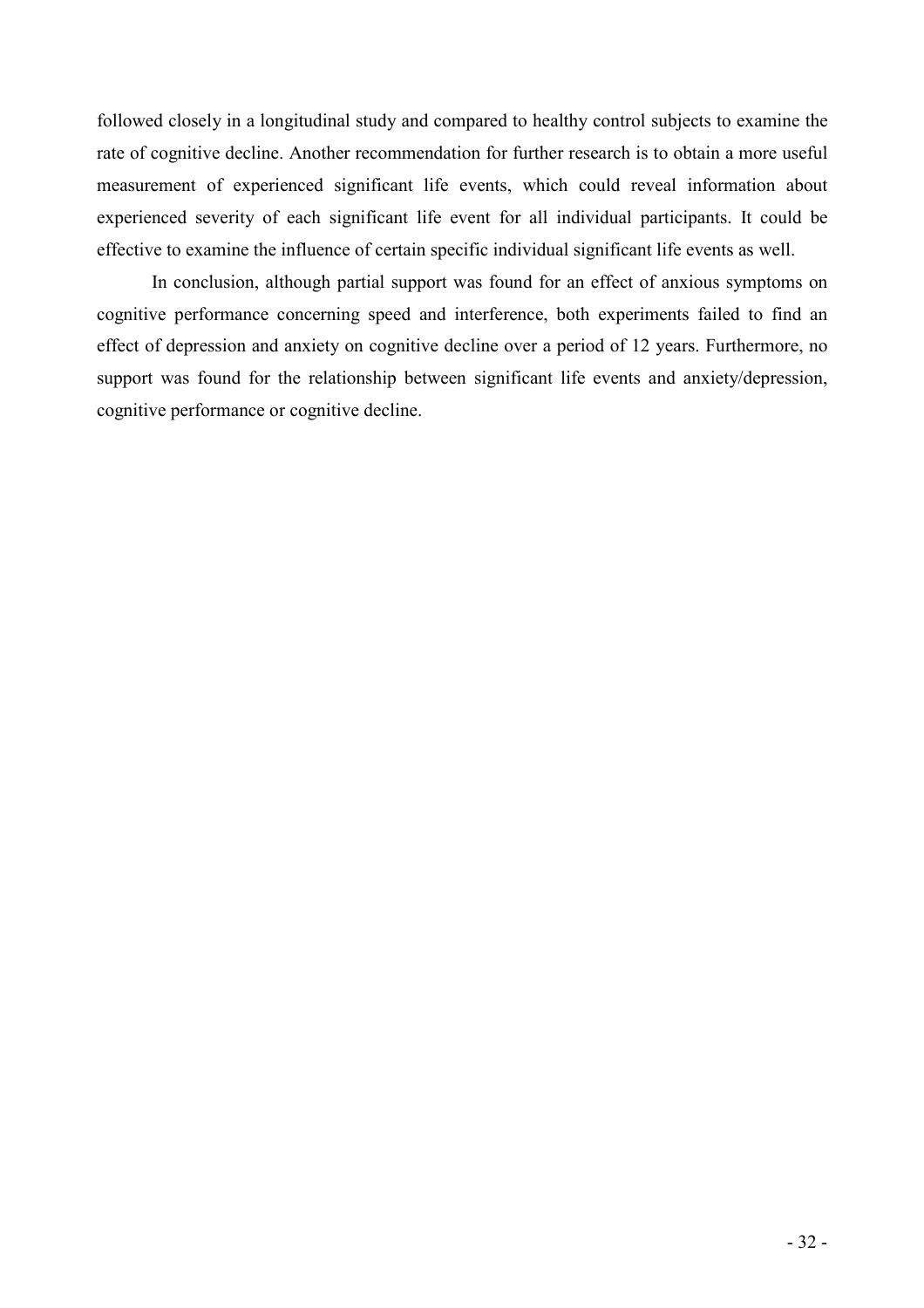# **REFERENCES**

- Airaksinen, E., Larsson, M., & Forsell, Y. (2005). Neuropsychological functions in anxiety disorders in population-based samples: Evidence of episodic memory dysfunction. Journal of Psychiatric Research, 39, 207-214.
- Austin, M.P., Mitchell, P., & Goodwin, G.M. (2001). Cognitive deficits in depression: Possible implications for functional neuropathology. British Journal of Psychiatry, 178, 200-206
- Bäckman, L. (2004). Cognitive Functioning in Aging and Dementia: The Kungsholmen Project. Aging, Neuropsychology, and Cognition, 11, 212 – 244
- Basso, M.R., Lowery, N., Ghormley, C., Combs, D., Purdie, R., Neel., J., Davis, M. & Bornstein, R. (2007). Comorbid anxiety corresponds with neuropsychological dysfunction in unipolar depression. Cognitive Neuropsychiatry, 12, 437-456.
- Baune, B.T., Suslow, T., Engelien, A., Arolt, V & Berger, K. (2006). The association between depressive mood and cognitive performance in an elderly general population. The MEMO Study. Dementia and Geriatric Cognitive Disorders, 22, 142-149.
- Beats, B. (1996). Biological origin of depression in later life. International Journal of Geriatric Psychiatry, 11, 349-354.
- Beekman, A.T.F., De Beurs, E., Van Balkom, A.J.L.M., Deeg, J.H., van Dyck, R. & van Tilburg, W. (2000). Anxiety and depression in later life: co-occurrence and communality of risk factors. American Journal of Psychiatry, 157, 89- 95.
- Biringer, E., Mykletun, A., Dahl, A.A., Smiths, A.D., Engedak, K., Nygaard, H.A. & Lund, A. (2005). The association between depression, anxiety, and cognitive function in the elderly general population - The Hordaland Health Study. International Journal of Geriatric Psychiatry, 20, 989- 997
- Boone, K.B., Lesser, I.M., Miller, B.L., Wohl, M., Berman, N., Lee, A., Palmer, B. & Back, C. (1995). Cognitive functioning in older depressed outpatients: Relationship of presence and severity of depression to neuropsychological test scores. Neuropsychology, 9, 390-398.
- Brilman, E.I. & Ormel, J. (2001). Life events, difficulties and onset of depressive episodes in later life. Psychological Medicine, 31, 859-869.
- Butters, M.A., Whyte, E.M., Nebes, R.D., Begley, A.E., Dew, M.A., Mulsant, B.H., Zmuda, M.D., Balla, R., Meltzer, C.C., Pollock, B.G., Reynolds III, C.F. & Becker, J.T. (2004). The nature and determinants of neuropsychological functioning in late-life depression. Archives of General Psychiatry, 61, 587-595.
- Chi, I. & Chou, K.L. (2000). Depression predicts cognitive decline in Hong Kong Chinese older adults. Aging & Mental Health, 4, 148-157.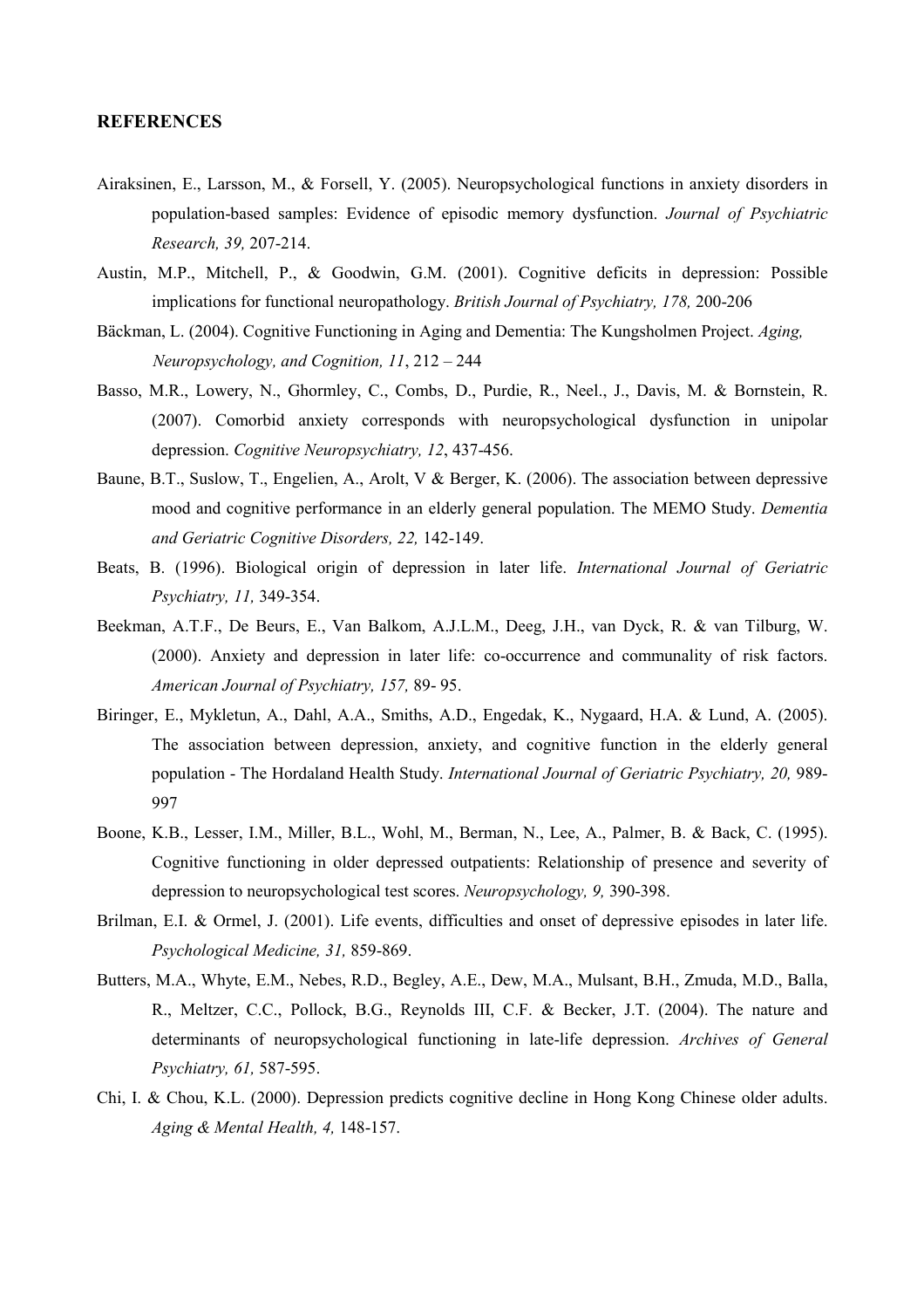- Chodosh, J., Kado, D.M., Seeman, T.E. & Arun, S. (2007). Depressive symptoms as a predictor of cognitive decline: MacArthur Studies of Succesful Aging. American Journal of Geriatric Psychiatry, 15, 406-415.
- De Beurs, E., Beekman, A., Geerlings, S., Deeg, D., van-Dyck, R. & van-Tilburg, W. (2001). On becoming depressed or anxious in late life: Similar vulnerability factors but different effects of stressful life events. British Journal of Psychiatry, 179, 426-431.
- DeLuca, A.K., Lenze, E.J., Mulsant, B.H., Butters, M.A., Karp, J.F., Dew, M.A, Pollocki, B.G., Sheari, M.K., Houcki, P.R. & Reynolds III, C.F. (2005). Comorbid anxiety disorder in late life depression: association with memory decline over four years. International Journal of Geriatric Psychiatry, 20, 848-854.
- Den Hartog, H.M., Derix, M.M.A., van Bemmel, A.L., Kremer, B & Jolles, J. (2003). Cognitive functioning in young and middle-aged unmedicated out-patients with major depression. Testing the effort and cognitive speed hypotheses. Psychological Medicine, 33, 1443-1451.
- Derogatis, L. (1983). Symptom Checklist 90-Revised. Pearson Assessments, New Jersey.
- Elliott, C.L. & Greene, R.L. (1992). Clinical depression and implicit memory. Journal of Abnormal Psychology, 101, 572-574.
- Geerlings, M.I., Schoevers, R.A., Beekman, A.T.F., Jonker, C., Deeg, D.J.H., Schmand, B., Ader, H.J., Bouter, L.M. & van Tilburg, W. (2000). Depression and risk of cognitive decline and Alzheimer's disease: Results of two prospective community-based studies in The Netherlands. British Journal of Psychiatry, 76, 568-575.
- Gillespie, N.A., Whitfield, J.B., Williams, B., Heath, A.C. & Martin, N.G. (2005). The relationship between stressful life events, the serotonin transporter (5-HTTLPR) genotype and major depression. Psychological Medicine, 35, 101-111.
- Gorwood, P. (2004). Generalized anxiety disorder and major depressive disorder comorbidity: an example of genetic pleiotropy? European Psychiatry, 19, 27-33.
- Houx, P. J., Jolles, J., & Vreeling, F. W. (1993). Stroop interference: Aging effects assessed with the Stroop Color-Word Test. Experimental Aging Research, 19, 209–224.
- Jolles, J., Houx, P. J., van Boxtel, M. P. J., & Ponds, R. W. H. M. (1995). Maastricht Aging Study: Determinants of cognitive aging. Maastricht: Neuropsych Publisher.
- Jorm, A.E. (2000). Is depression a risk factor for dementia or cognitive decline? A review. Gerontology, 46, 219-227.
- King, D.A., Cox, C., Lyness, J.M. & Caine, E.D. (1995). Neuropsychological effects of depression and age in an elderly sample: A confirmatory study. Neuropsychology, 9, 399-408.
- Lemelin, S., Baruch, P., Vincent, A., Laplante, L, Everett, J. & Vincent, P. (1996). Attention disturbance in clinical depression. Deficient distractor inhibition or processing resource deficit? Journal of Nervous and Mental Disease, 184, 114-121.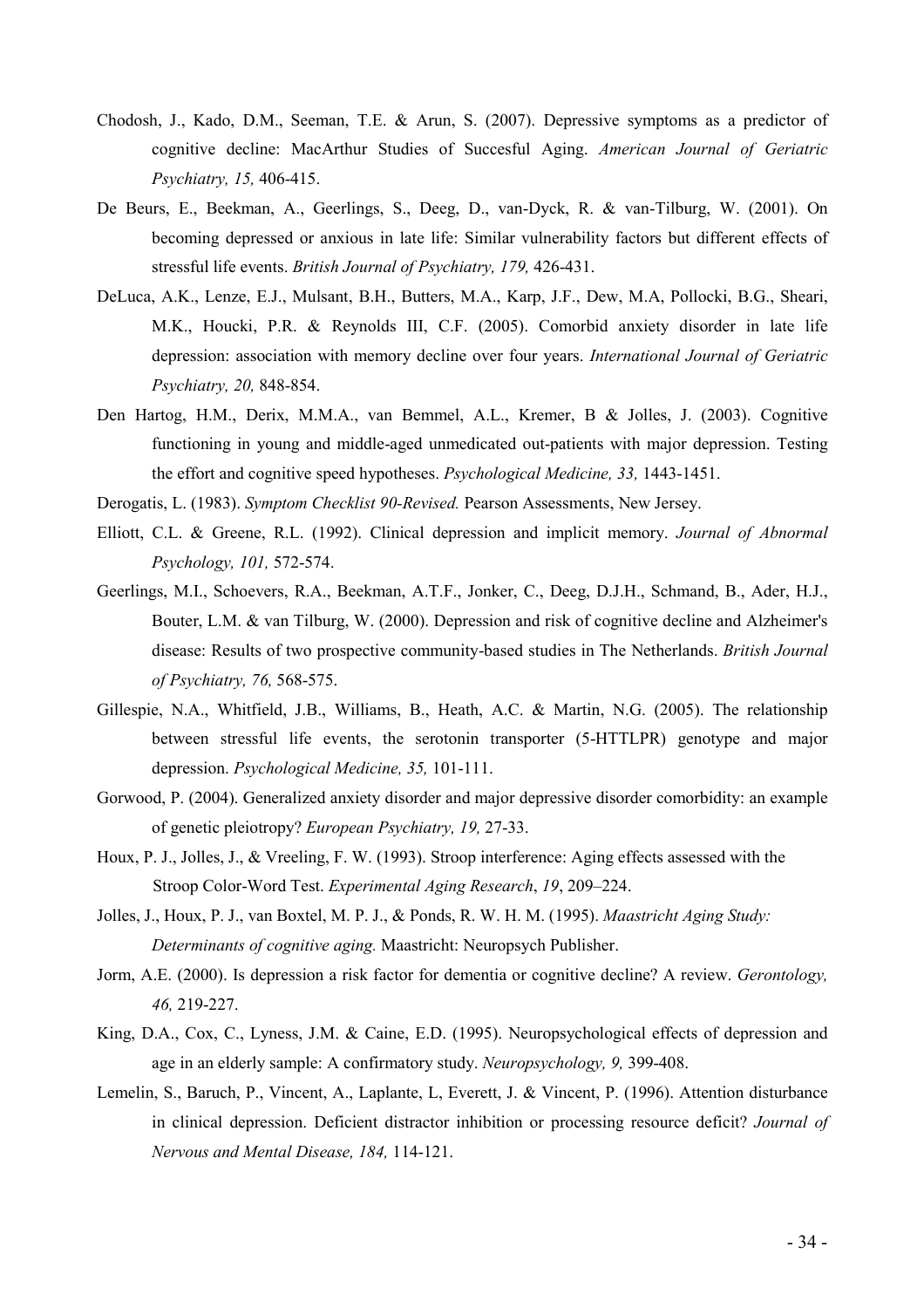- Letenneur, L., Gilleron, V., Commenges, D., Helmer, C., Orgogozo, J.M. & Dartigues, J.F. (1999). Are sex and educational level independent predictors of dementia and Alzheimer's disease? Incidence data from the PAQUID project. Journal of Neurology, Neurosurgery and Psychiatry, 66, 177-183.
- MacLeod, C. (1991). Half a century of research on the Stroop effect: An integrative review. Psychological Bulletin, 109, 163-203.
- Mantella, R.C., Butters, M.A., Dew, M.A., Mulsant, B.H., Begley, A.E., Tracey, B., Shear, M.K., Reynolds, C.F. & Lenze, E.J. (2007). Cognitive impairment in late-life generalized anxiety disorder. American Journal of Geriatric Psychiatry, 15, 673-679
- Park, H., O'Connell, J., & Thomson, R. (2003). A systematic review of cognitive decline in the general elderly population. International Journal of Geriatric Psychiatry, 18, 1121-1134
- Patton, G.C., Coffey, C., Posterino, M., Carlin, J.B., & Bowes, G. (2003). Life events and early onset depression: Cause or consequence? Psychological Medicine, 33, 1203-1210.
- Purcell, R., Maruff, P., Kyrios, M., & Pantelis, C. (1997). Neuropsychological function in young patients with unipolar major depression. *Psychological Medicine*, 27, 1277-1285.
- Rey, A. (1964) L'exam psychologique dans les cas d'encéphalopathie traumatique [Psychological assessment in cases of traumatic brain injury]. Paris, France: Presses Universitaires de France.
- Rosnick, C.B., Small, B.J., McEvoy, C.L., Borenstein, A.R. & Mortimer, J.A. (2007). Negative life events and cognitive performance in a population of older adults. Journal of Aging and Health, 19, 612- 629.
- Sachs-Ericsson, N., Joiner, T., Plant, E.A., & Blazer, D.G. (2005). The influence of depression on cognitive decline in community-dwelling elderly persons. American Journal of Geriatric Psychiatry, 13, 402-408.
- Sandin, B., Chorot, P., Santed, M. A., & Valiente, R. M. (2004). Differences in negative life events between patients with anxiety disorders, depression and hypochondriasis. Anxiety, Stress and Coping, 17, 37-47.
- Schoemaker C (RIVM), Poos MJJC (RIVM), Balkom AJLM van (Valerius). Hoe vaak komen angststoornissen voor? In: Volksgezondheid Toekomst Verkenning, Nationaal Kompas Volksgezondheid. Bilthoven: RIVM, <http://www.nationaalkompas.nl> Gezondheid en ziekte\ Ziekten en aandoeningen\ Psychische stoornissen\ Angststoornissen, 13 december 2005.
- Schoemaker C (RIVM), Poos MJJC (RIVM), Spijker J (Trimbos-instituut). Hoe vaak komt depressie voor? In: Volksgezondheid Toekomst Verkenning, Nationaal Kompas Volksgezondheid. Bilthoven: RIVM, <http://www.nationaalkompas.nl> Gezondheid en ziekte\ Ziekten en aandoeningen\ Psychische stoornissen\ Depressie, 13 december 2005.
- Sinoff, G., & Werner, P. (2003). Anxiety disorder and accompanying subjective memory loss in the elderly as a predictor of future cognitive decline. International Journal of Geriatric Psychiatry, 18, 951-959.